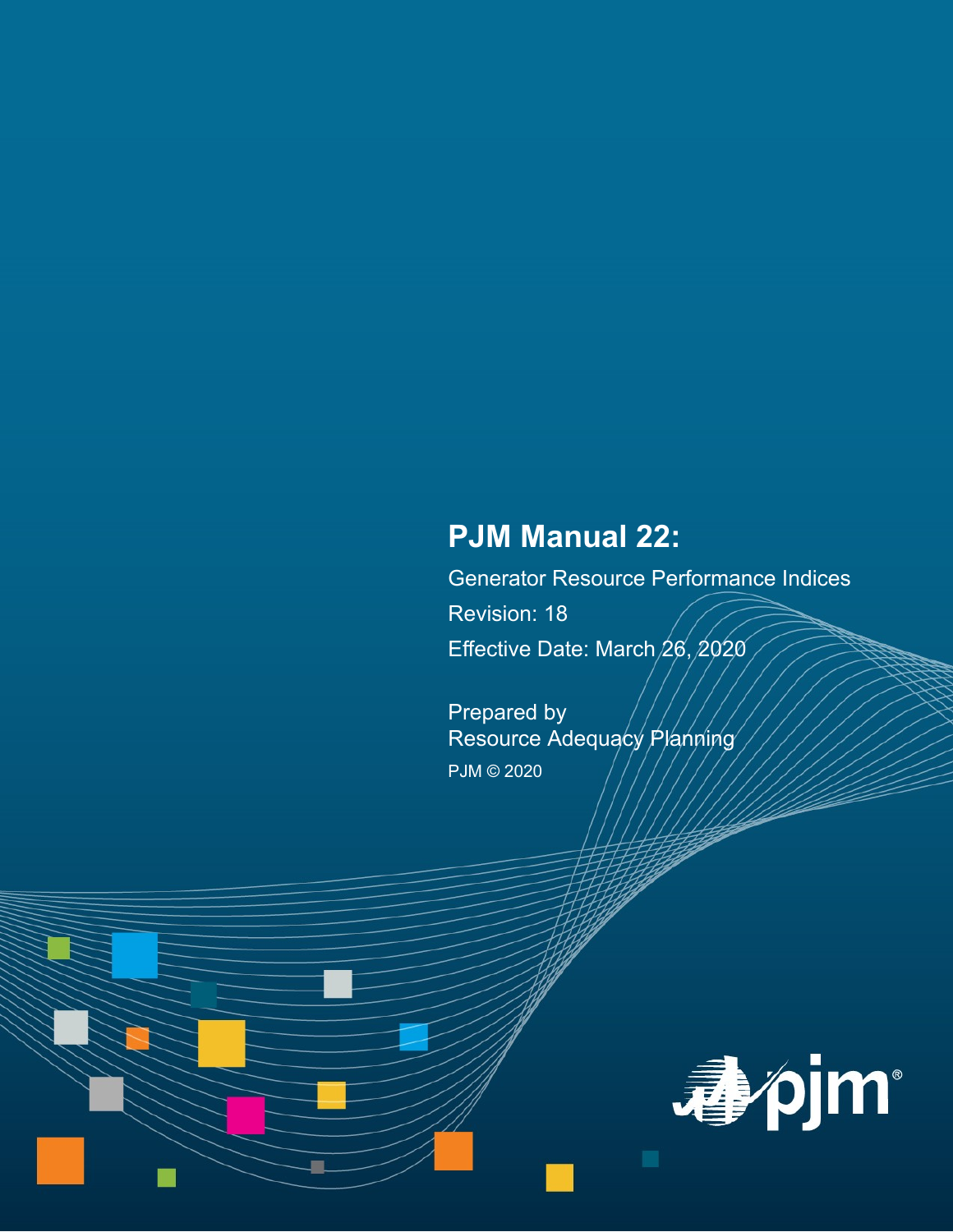

## **Table of Contents**

| 3.1.1 Data for Units with Five Full Calendar Years of Operating Experience 16<br>3.1.2 Data for Units with Less Than Five Full Calendar Years of Operating                                                                     |  |
|--------------------------------------------------------------------------------------------------------------------------------------------------------------------------------------------------------------------------------|--|
|                                                                                                                                                                                                                                |  |
| 3.4 Item C: Modified Two-State Model for Reliability Calculations21<br>3.5 Item D: Rules for Consistency of Generator Outage Rate Calculations 22<br>3.6 Item E: Capacity Variance Calculation Procedure for Existing Units 23 |  |
|                                                                                                                                                                                                                                |  |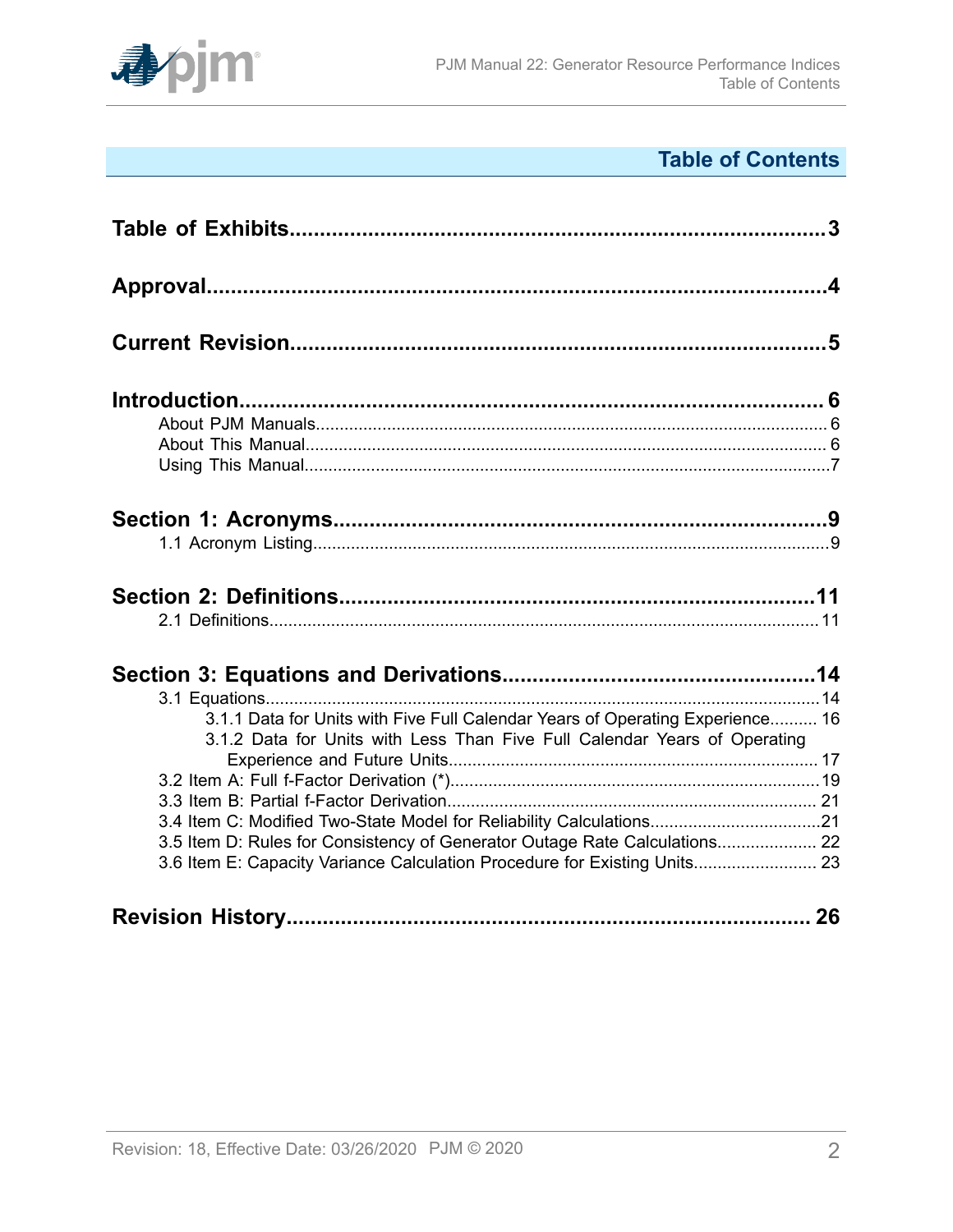

## **Table of Exhibits**

<span id="page-2-0"></span>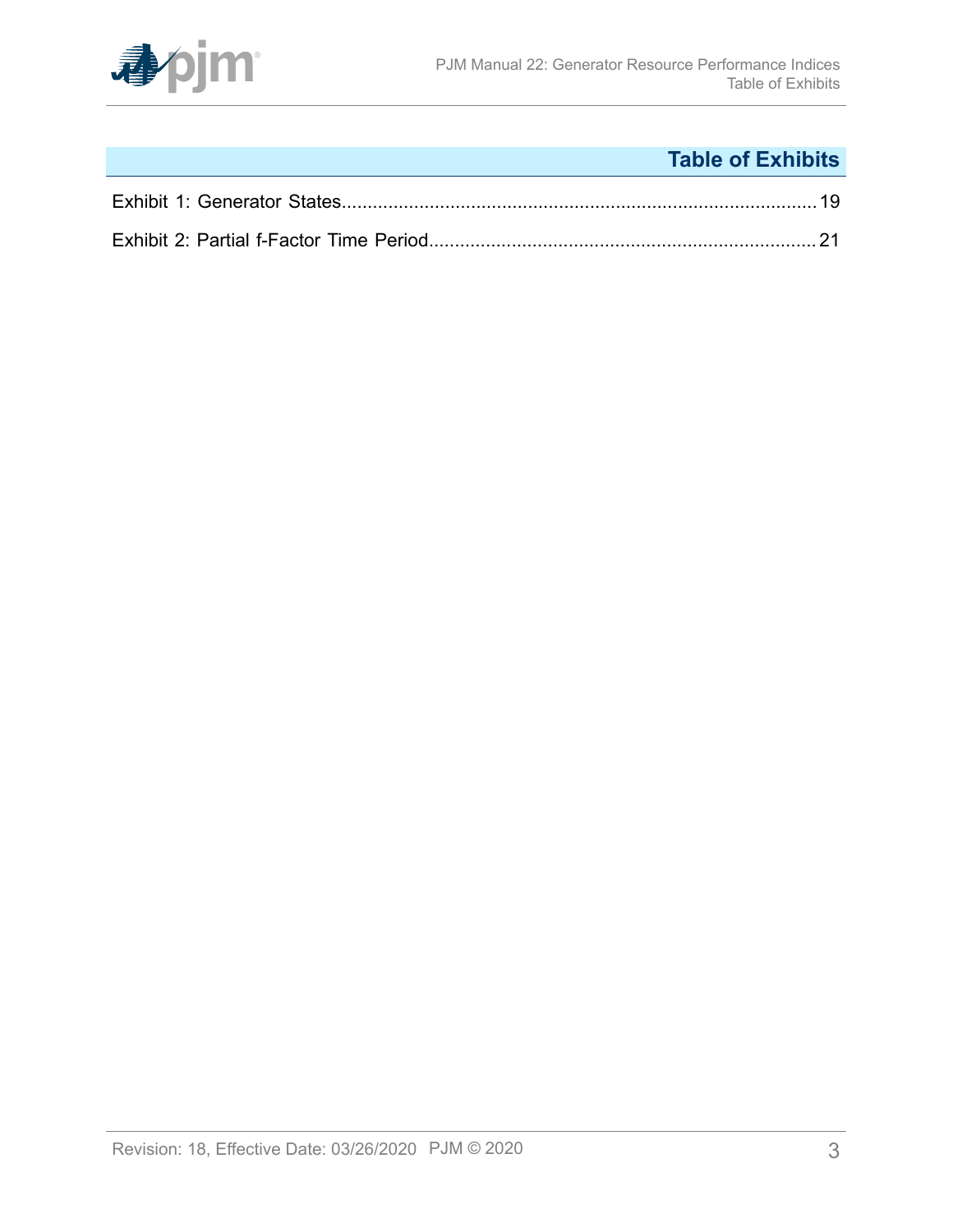

## <span id="page-3-0"></span>**Approval**

Approval Date: 03/27/2020 Effective Date: 03/26/2020 Thomas Falin, Manager

Resource Adequacy Planning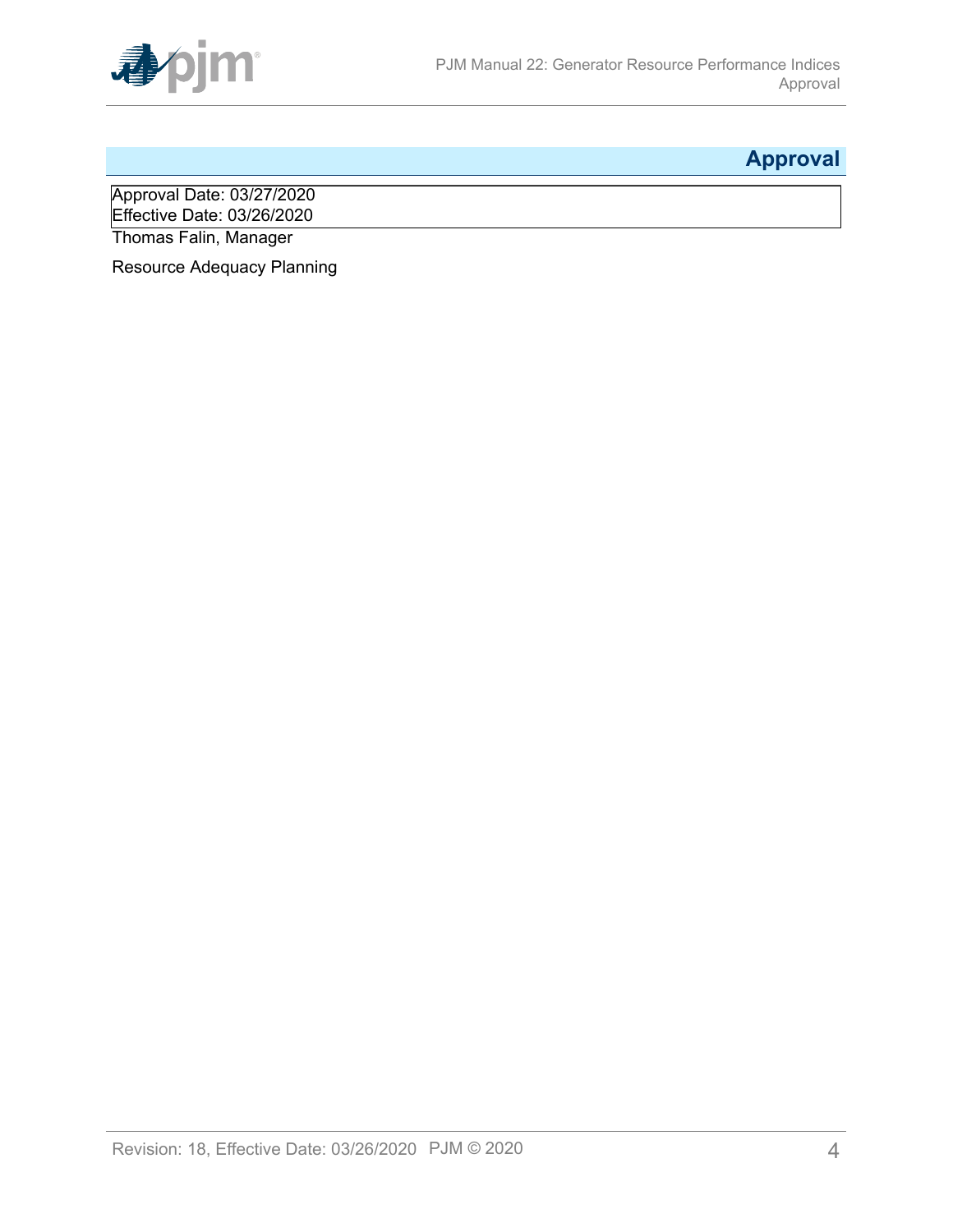

### <span id="page-4-0"></span>**Current Revision**

#### **Revision 18 (03/26/2020):**

Periodic Review to include:

- Removed EEI from the acronym list (Section 1)
- Removed the definition of Demand Hours (Section 2.1)
- Refined the definition of f-factor (Section 2.1)
- Removed references to retired PJM committees and subcommittees (Section 3)
- Amended the first note (Section 3)
- Added a second clarifying note (Section 3)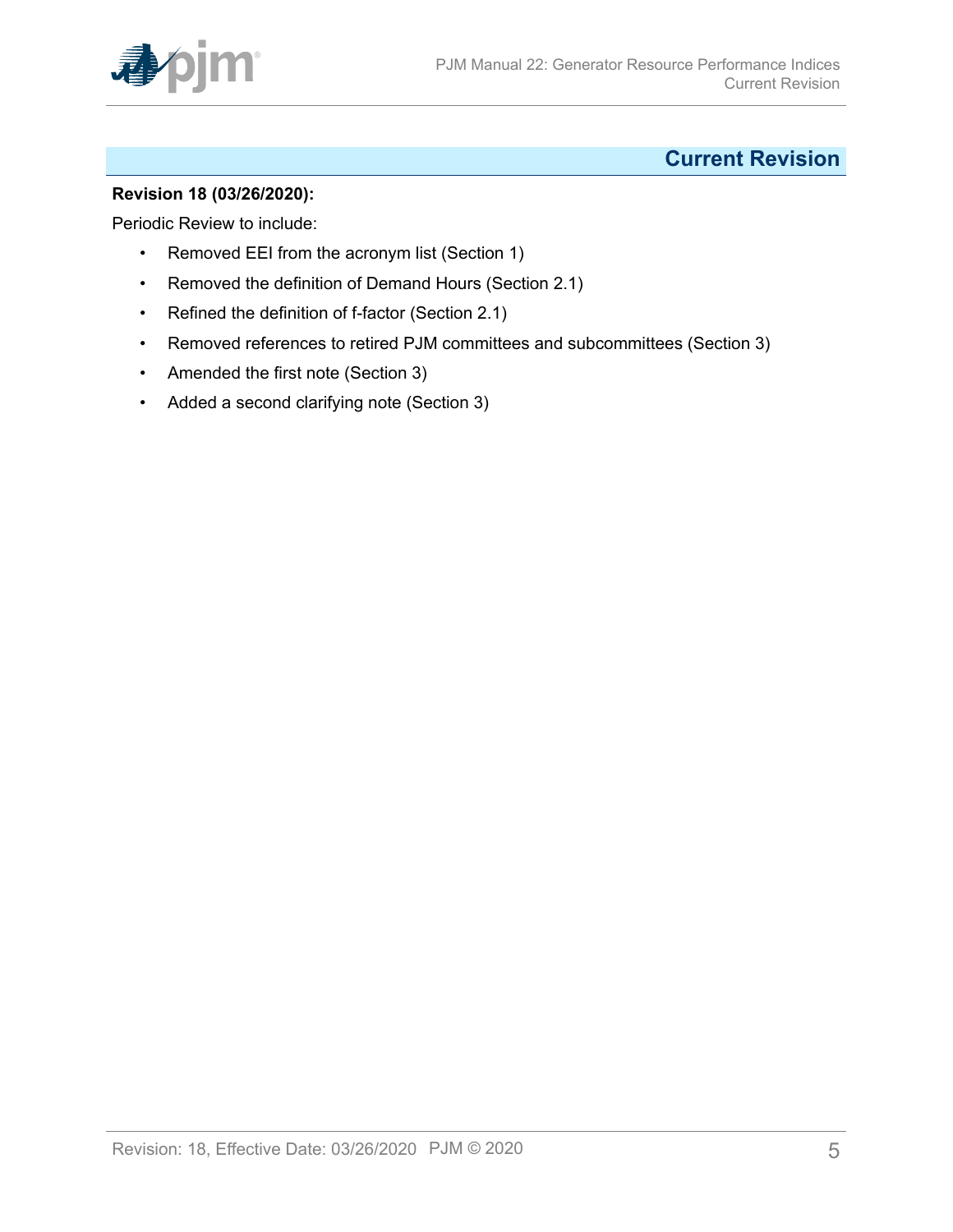

### <span id="page-5-0"></span>**Introduction**

Welcome to the *PJM Manual for Generator Resource Performance Indices.* In this Introduction, you will find the following information:

- What you can expect from the PJM Manuals (see "*About PJM Manuals*").
- What you can expect from this PJM Manual (see "*About This Manual*").
- How to use this manual (see "*Using This Manual*").

### <span id="page-5-1"></span>**About PJM Manuals**

The PJM Manuals are the instructions, rules, procedures, and guidelines established by PJM for the operation, planning, and accounting requirements of the PJM and the PJM Energy Market. The manuals are grouped under the following categories:

- **Transmission**
- PJM Energy Market
- Generation and transmission interconnection
- Reserve
- Accounting and Billing
- PJM administrative services
- Miscellaneous

### <span id="page-5-2"></span>**About This Manual**

The *PJM Manual for Generator Resource Performance Indices* is one of a series of manuals within the Reserve group. This manual focuses on data definitions and determinations concerning the past history and future projection of generating unit performance, as required for Planning and Market studies and also for other data required for specific planning applications.

The *PJM Manual for Generator Resource Performance Indices* consists of three sections. These sections are listed in the table of contents beginning on page 2.

#### **Intended Audience**

The intended audiences for the PJM Manual for Generator Resource Performance Indices are:

- PJM Board of Managers The PJM Board Members are responsible for the administration and approval of the forecast obligation and techniques for determination.
- PJM Reliability Committee Reliability Committee members are responsible for the review and submittal of the obligations with review of the PJM Board of Managers.
- PJM system planning staff PJM staff are responsible for the calculation and submittal for approval of the installed reserve requirement, pool forced outage rate, forecast pool requirement, weather normalized coincident zonal peaks, peak period available ALM, and the PJM ALM Factor. These quantities are required to meet the RAA mandate of establishment of these quantities for applicable future planning periods.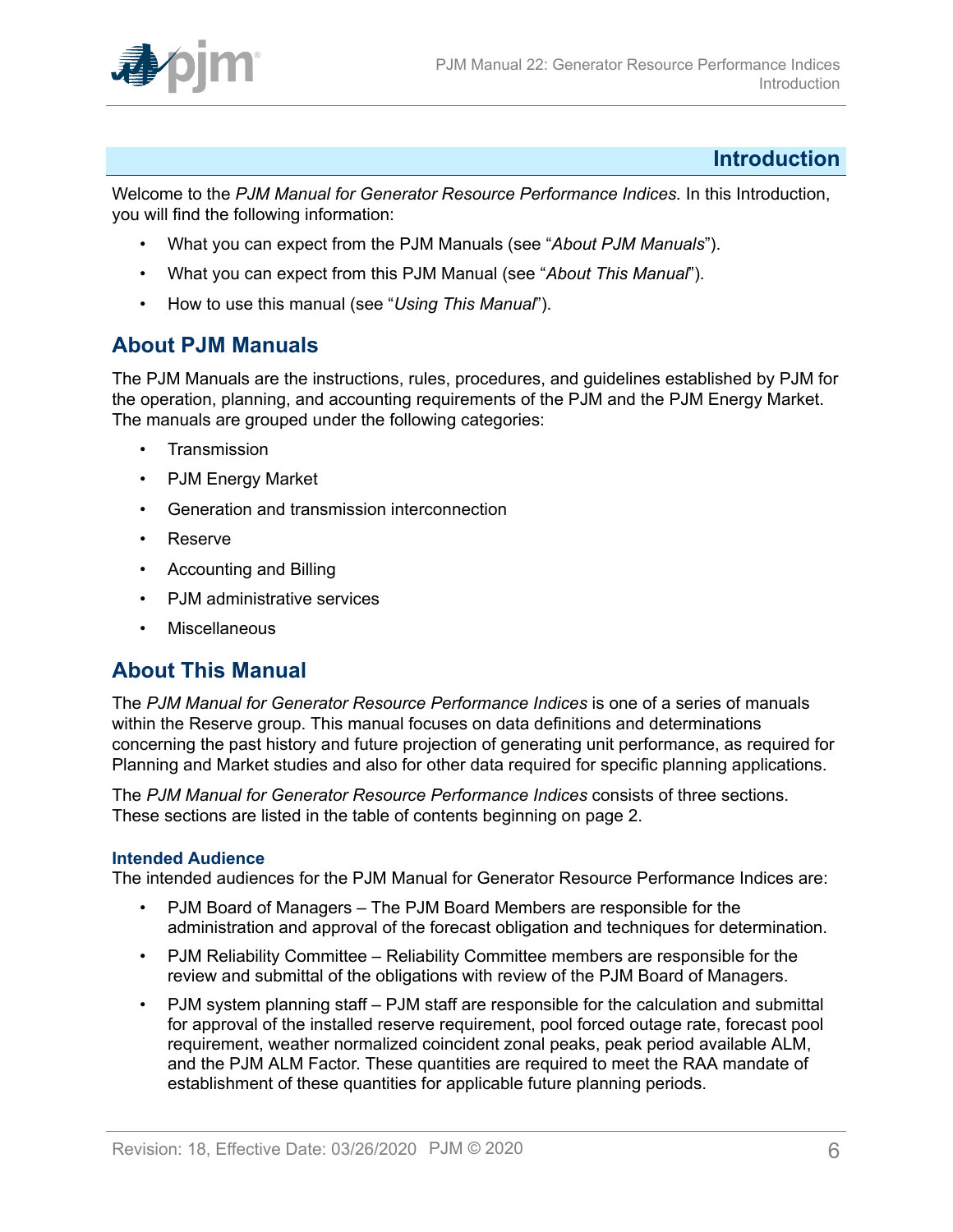

- Other PJM Agreement signatory staff The staff are responsible for supplying load and generator data in the required format and time period to assist in the calculation and submittal of required quantities.
- PJM audit staff Auditors are responsible for ensuring Agreements of PJM Interconnection, L.L.C. are fair and consistent among the parties.
- PJM marketing services staff PJM Marketing Services staff are responsible for monthly billing and maintenance of the accounted-for input data.

#### **References**

There are several references that provide background and details:

- [PJM Operating Agreement](https://www.pjm.com/directory/merged-tariffs/oa.pdf)
- PJM Open Access [Transmission](https://www.pjm.com/directory/merged-tariffs/oatt.pdf) Tariff
- [Reliability Assurance Agreement](https://www.pjm.com/directory/merged-tariffs/raa.pdf)
- PJM Manual for: [Generator Operational Requirements \(M-14D\)](http://pjm.com/~/media/documents/manuals/m14d.ashx)
- PJM Manual for: [PJM Capacity Market \(M-18\)](http://pjm.com/~/media/documents/manuals/m18.ashx)
- PJM Manual for: [Load Forecasting and Analysis \(M-19\)](http://www.pjm.com/~/media/documents/manuals/m19.ashx)
- PJM Manual for: [PJM Resource Adequacy Analysis \(M-20\)](http://pjm.com/~/media/documents/manuals/m20.ashx)
- PJM Manual for: [Rules and Procedures for Determination of Generating Capability](http://www.pjm.com/~/media/documents/manuals/m21.ashx) [\(M-21\)](http://www.pjm.com/~/media/documents/manuals/m21.ashx)
- PJM Manual for: [Billing \(M-29\)](http://pjm.com/~/media/documents/manuals/m29.ashx)
- [IEEE Standard Definitions](http://ieeexplore.ieee.org/Xplore/login.jsp?url=http://ieeexplore.ieee.org/iel5/11204/36065/01709544.pdf?arnumber=1709544&authDecision=-203) for Use in Reporting Electric Generating Unit Reliability, Availability, and Productivity - IEEE Std 762-2006
- NERC [Generating](http://www.nerc.com/pa/RAPA/gads/Pages/default.aspx) Availability Data System (GADS) Data Reporting Instructions

*PJM Manual for Generator Resource Performance Indices* does not replace any information in the reference documents. The reference documents are the primary source for specific requirements and implementation details.

### <span id="page-6-0"></span>**Using This Manual**

We believe that explaining concepts is just as important as presenting the procedures. This philosophy is reflected in the way we organize the material in this PJM manual. We start each section with an overview. Then, we present details and procedures or references to procedures found in other PJM manuals. The following provides an orientation to this manual's structure.

What You Will Find In This Manual

- A table of contents that lists two levels of subheadings within each of the sections
- An approval page that lists the required approvals and a brief outline of the current revision
- Sections containing the specific guidelines, requirements, or procedures including PJM actions and PJM Member actions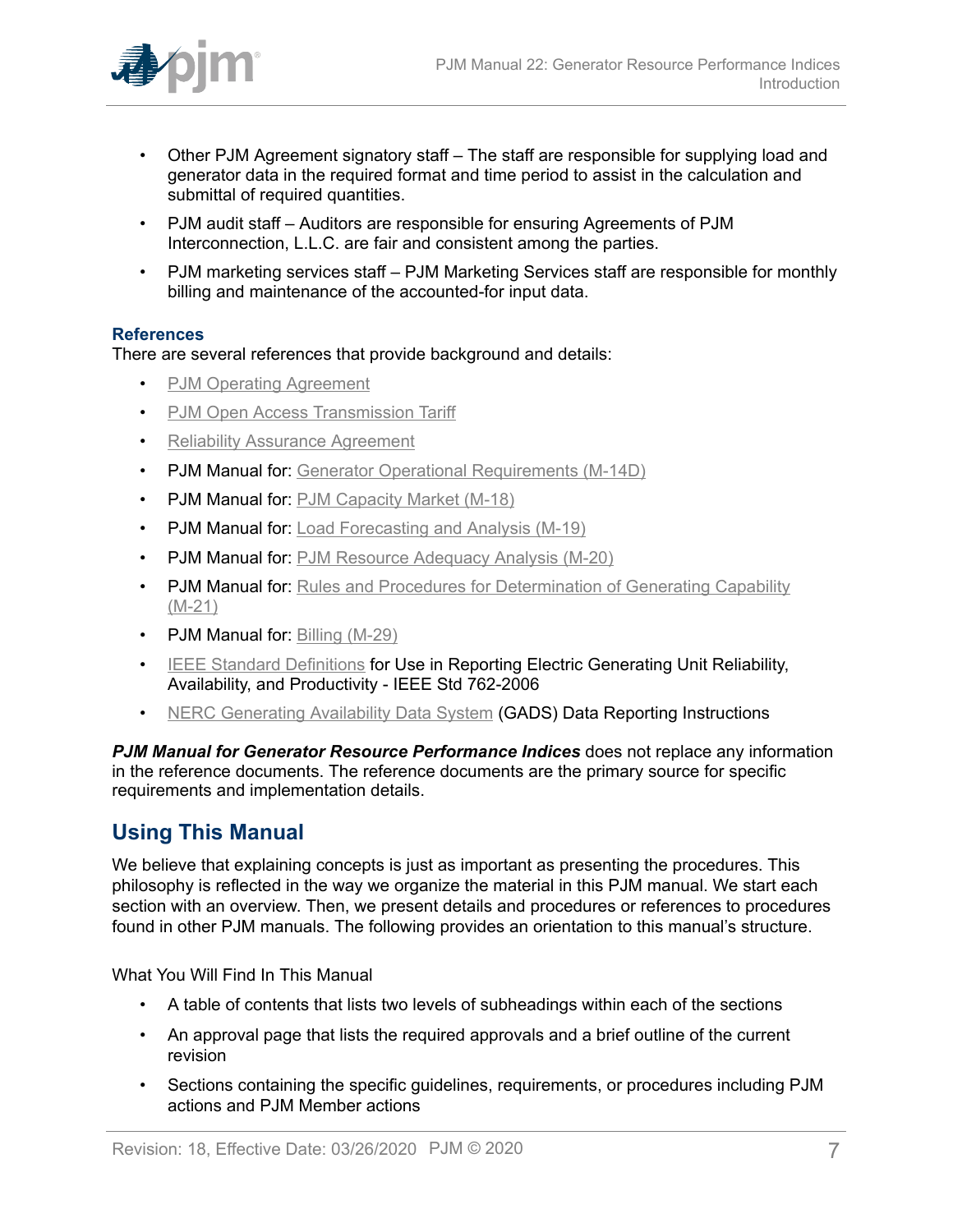

• A section at the end detailing all previous revisions of the PJM Manual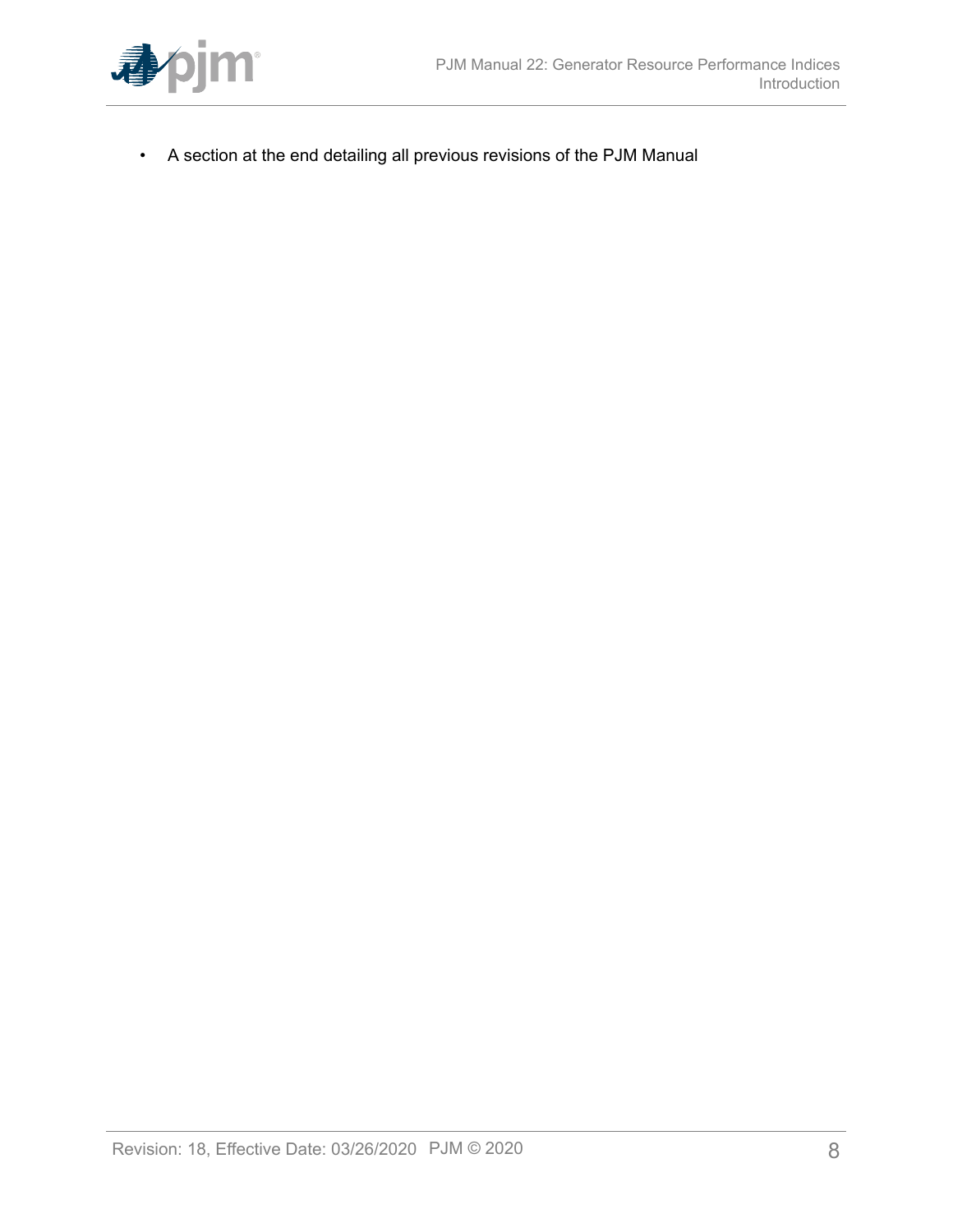

## <span id="page-8-0"></span>**Section 1: Acronyms**

## <span id="page-8-1"></span>**1.1 Acronym Listing**

| AH                 | <b>Available Hours</b>                                                                                                       |
|--------------------|------------------------------------------------------------------------------------------------------------------------------|
| EAF                | <b>Equivalent Availability Factor</b>                                                                                        |
| EEFOR <sub>d</sub> | <b>Effective Equivalent Demand Forced Outage Rate</b>                                                                        |
| <b>EFOF</b>        | <b>Equivalent Forced Outage Factor</b>                                                                                       |
| <b>EFOH</b>        | <b>Equivalent Forced Outage Hours</b>                                                                                        |
| EFOR <sub>d</sub>  | <b>Equivalent Demand Forced Outage Rate</b>                                                                                  |
| <b>EFDH</b>        | <b>Equivalent Forced Derated Hours</b>                                                                                       |
| <b>EMOF</b>        | Equivalent Maintenance Outage Factor                                                                                         |
| <b>EMOH</b>        | Equivalent Maintenance Outage Hours                                                                                          |
| <b>EMDH</b>        | <b>Equivalent Maintenance Derated Hours</b>                                                                                  |
| <b>EPOEF</b>       | <b>Equivalent Planned Outage Extension Factor</b>                                                                            |
| <b>EPOF</b>        | <b>Equivalent Planned Outage Factor</b>                                                                                      |
| <b>EPOH</b>        | <b>Equivalent Planned Outage Hours</b>                                                                                       |
| <b>EPDH</b>        | <b>Equivalent Planned Derated Hours</b>                                                                                      |
| ff                 | full f-factor                                                                                                                |
| <b>FOH</b>         | <b>Forced Outage Hours</b>                                                                                                   |
| <b>FOR</b>         | <b>Forced Outage Rate</b>                                                                                                    |
| $f_{p}$            | partial f-factor                                                                                                             |
| <b>FDH</b>         | <b>Forced Derated Hours</b>                                                                                                  |
| <b>GADS</b>        | Generator Availability Data System                                                                                           |
| <b>GEBGE</b>       | General Electric, Baltimore Gas & Electric Reliability Program                                                               |
| <b>GORP</b>        | Generator Outage Rate Program - This is a retired legacy program that has<br>been replaced by an eGADS report entitled GORP. |
| <b>IEEE</b>        | Institute of Electrical and Electronic Engineers                                                                             |
| <b>MOF</b>         | Maintenance Outage Factor                                                                                                    |
| <b>MOH</b>         | Maintenance Outage Hours                                                                                                     |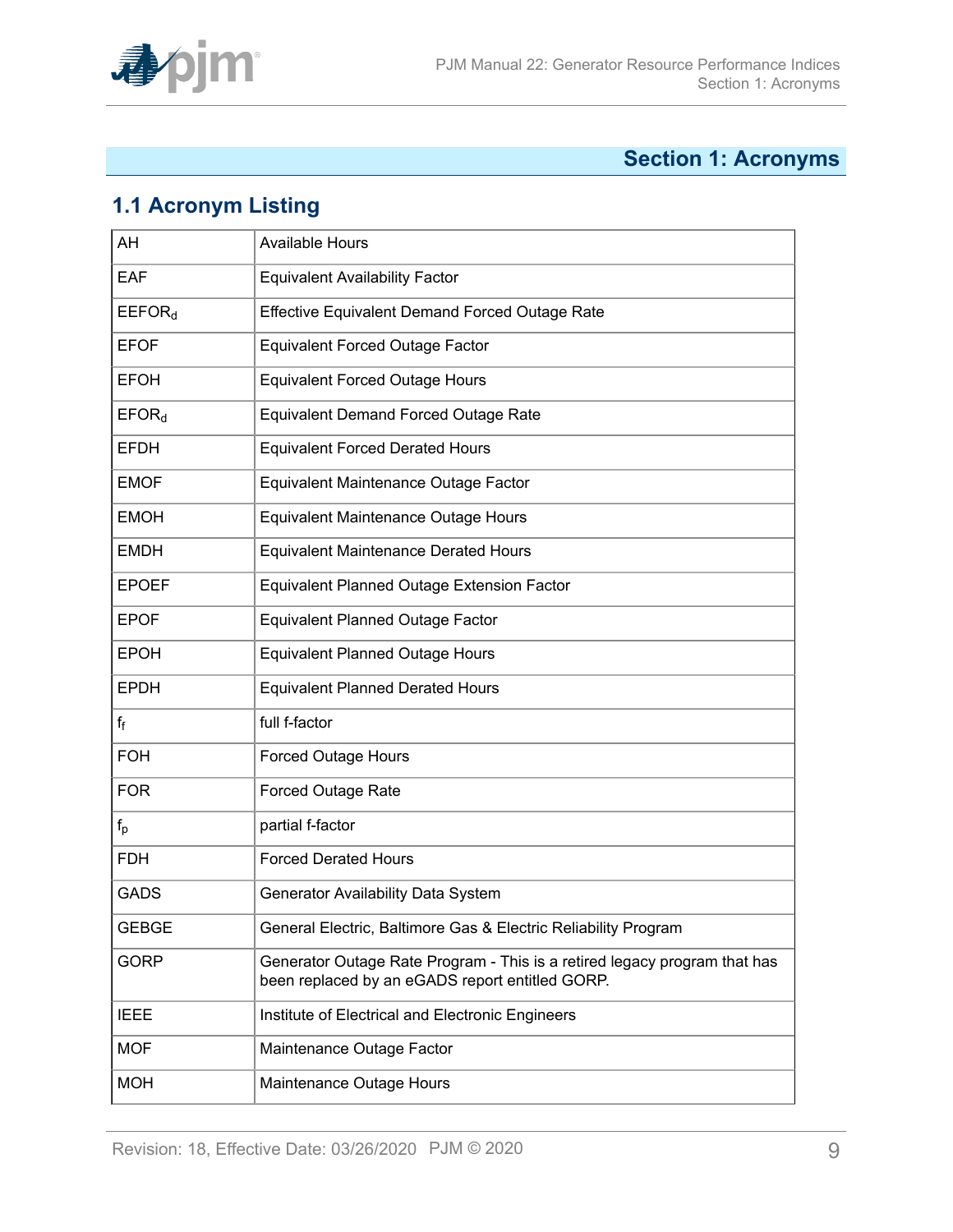

| <b>MDH</b>   | <b>Maintenance Derated Hours</b>            |
|--------------|---------------------------------------------|
| <b>NERC</b>  | North American Electric Reliability Council |
| <b>OAF</b>   | <b>Operating Availability Factor</b>        |
| OC           | <b>PJM Operating Committee</b>              |
| PC           | <b>PJM Planning Committee</b>               |
| <b>PH</b>    | <b>Period Hours</b>                         |
| <b>POF</b>   | <b>Planned Outage Factor</b>                |
| <b>POH</b>   | <b>Planned Outage Hours</b>                 |
| <b>PDH</b>   | <b>Planned Derated Hours</b>                |
| <b>PRISM</b> | Probabilistic Reliability Index Study Model |
| <b>RAAS</b>  | Resource Adequacy Analysis Subcommittee     |
| <b>RSH</b>   | <b>Reserve Shutdown Hours</b>               |
| <b>SH</b>    | Service Hours                               |
| <b>SOF</b>   | <b>Scheduled Outage Factor</b>              |
| <b>UOH</b>   | <b>Unplanned Outage Hours</b>               |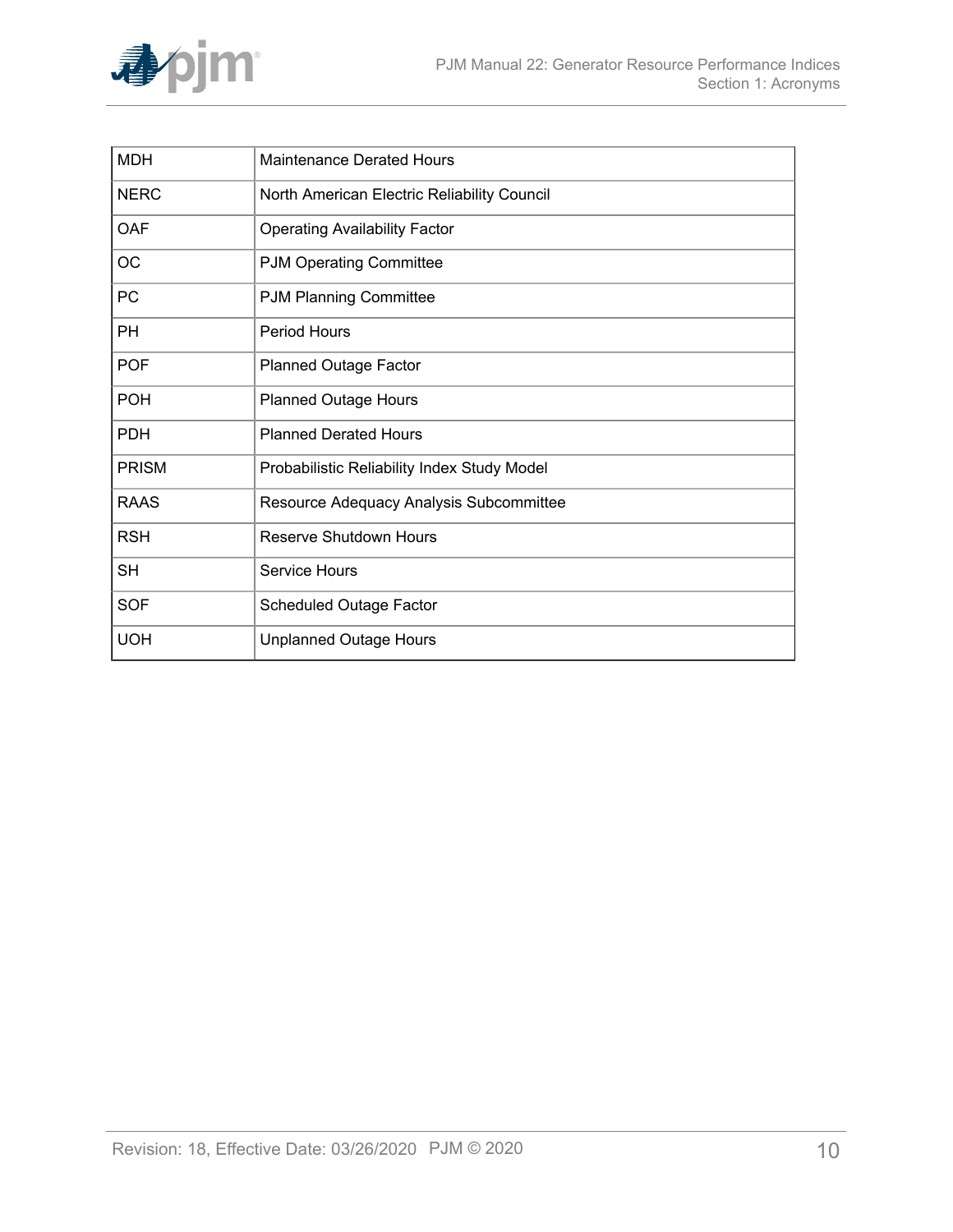

## <span id="page-10-0"></span>**Section 2: Definitions**

## <span id="page-10-1"></span>**2.1 Definitions**

| <b>TERM</b>                                                     | <b>DEFINITION</b>                                                                                                                                                                                                                                                                                                       |
|-----------------------------------------------------------------|-------------------------------------------------------------------------------------------------------------------------------------------------------------------------------------------------------------------------------------------------------------------------------------------------------------------------|
| <b>Available Hours</b>                                          | The time a unit is capable of producing energy, regardless of<br>its capacity level.                                                                                                                                                                                                                                    |
| Deactivated Shutdown                                            | The classification of a unit that is unavailable for service for<br>an extended period of time for reasons not related to the<br>equipment.                                                                                                                                                                             |
| <b>Effective Equivalent Demand</b><br><b>Forced Outage Rate</b> | The forced outage rate used for reliability and reserve<br>margin calculations. (Refer to Equation 8.)                                                                                                                                                                                                                  |
| <b>EPOEF</b>                                                    | The ratio of EPOF (with SE's included) to EPOF (with SE's<br>excluded).                                                                                                                                                                                                                                                 |
| <b>Equivalent Availability Factor</b>                           | The fraction of a given operating period in which a<br>generating unit is available without any outages or<br>equipment deratings. (Refer to Equation 7.)                                                                                                                                                               |
| <b>Equivalent Demand Forced</b><br>Outage Rate                  | The portion of time a unit is in demand, but is unavailable<br>due to forced outages or deratings. (Refer to Equation 2.)                                                                                                                                                                                               |
| <b>Equivalent Forced Outage Factor</b>                          | The fraction of a given period in which a generating unit is<br>not available due to forced outages and forced deratings.<br>(Refer to Equation 3.)                                                                                                                                                                     |
| <b>Equivalent Maintenance Outage</b><br>Factor                  | The fraction of a given period in which a generating unit is<br>not available due to maintenance outages and maintenance<br>deratings. (Refer to Equation 4.)                                                                                                                                                           |
| <b>Equivalent Outage Hours</b>                                  | The number of hours a unit was involved in an outage or<br>derating, expressed as equivalent hours of outage at its<br>monthly net dependable capacity. Equivalent outage hours<br>can be calculated for forced, maintenance, or planned<br>outages and deratings. (Refer to Equation 1.)                               |
| <b>Equivalent Planned Outage Factor</b>                         | The fraction of a given period in which a generating unit is<br>not available due to planned outages and planned deratings.<br>(Refer to Equation 5.)                                                                                                                                                                   |
| <b>Equivalent Scheduled Outage</b><br>Factor                    | The planned outage rate used for reliability and reserve<br>margin calculations. (Refer to Equation 9.)                                                                                                                                                                                                                 |
| f-factor                                                        | Factors which scale the total number of forced outage hours<br>to reflect those which occur when the unit is in demand by<br>the operating system. Separate factors exist to adjust both<br>outage ( $f_f$ ) and derated ( $f_p$ ) hours. (Refer to Equation 10.)<br>These factors are delineated in IEEE STD 762-2006. |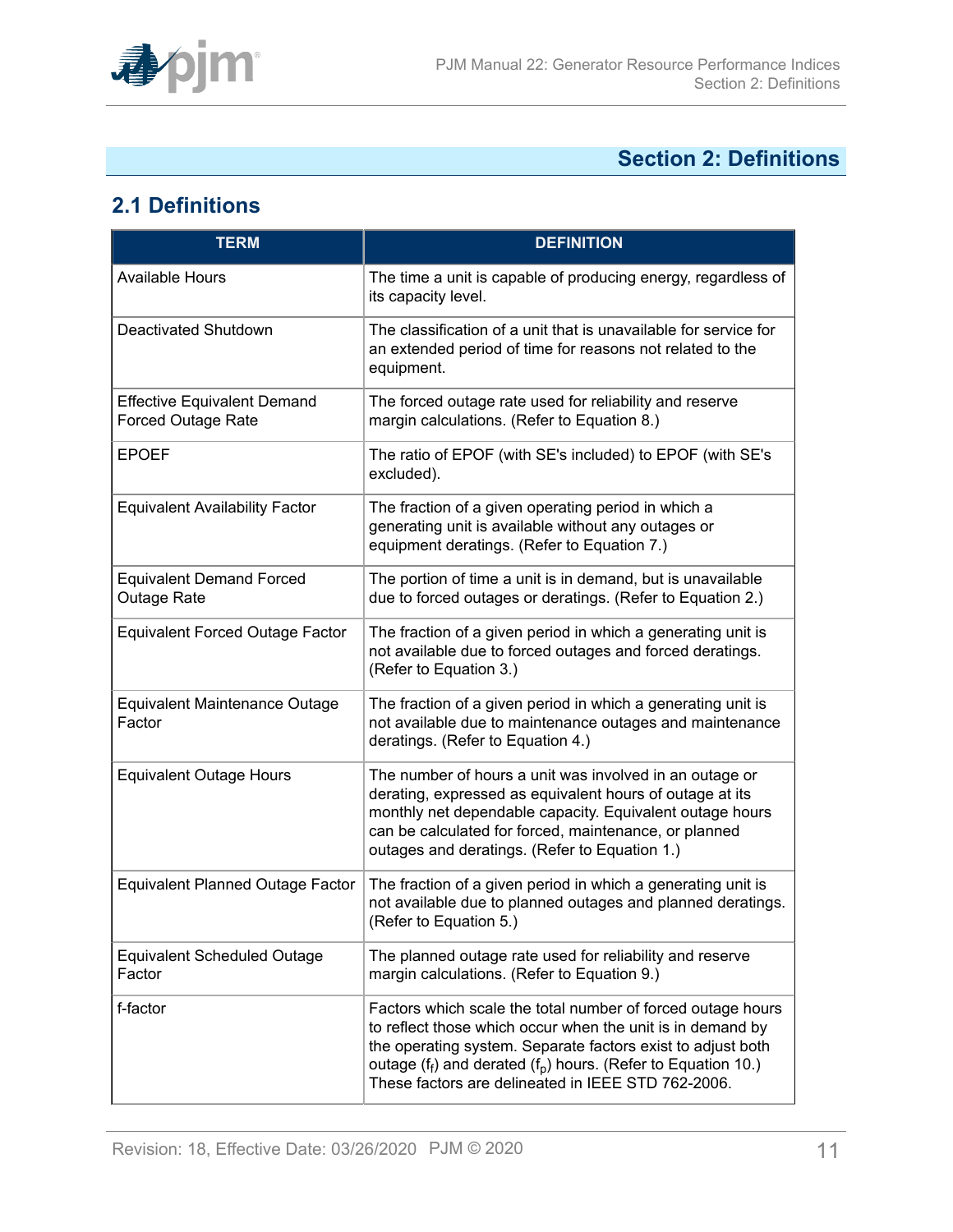

| <b>TERM</b>                 | <b>DEFINITION</b>                                                                                                                                                                                                                                                                                                                                                           |
|-----------------------------|-----------------------------------------------------------------------------------------------------------------------------------------------------------------------------------------------------------------------------------------------------------------------------------------------------------------------------------------------------------------------------|
| <b>Forced Outage</b>        | A complete reduction in the capability of a generating unit<br>due to a failure that cannot be postponed beyond the end of<br>the next weekend.                                                                                                                                                                                                                             |
| <b>Forced Derating</b>      | A partial reduction in the capability of a generating unit due<br>to a failure that cannot be postponed beyond the end of the<br>next weekend                                                                                                                                                                                                                               |
| <b>Future Unit</b>          | A unit to be placed in service at some future time, as<br>indicated in RTEP.                                                                                                                                                                                                                                                                                                |
| <b>GORP</b>                 | Generator Outage Rate Program - This is a retired legacy<br>program that has been replaced by an eGADS report entitled<br>GORP.                                                                                                                                                                                                                                             |
| <b>Immature Unit</b>        | A unit having between zero and five full calendar years of<br>operating experience for reliability calculations.                                                                                                                                                                                                                                                            |
| <b>Inactive Reserve</b>     | The classification of a unit which is unavailable for service,<br>but can be brought back into service in a relatively short<br>period of time, typically measured in days. The PJM eGADS<br>system requires that an IR event be a minimum of 3 months.                                                                                                                     |
| Maintenance Outage          | A complete reduction in the capability of a generating unit,<br>scheduled in advance with the approval of PJM, in order to<br>perform necessary repairs on specific components of the<br>facility that can be postponed beyond the end of the next<br>weekend, but requires the unit be removed from service<br>before the next planned outage.                             |
| <b>Maintenance Derating</b> | A partial reduction in the capability of a generating unit,<br>scheduled in advance with the approval of PJM, in order to<br>perform necessary repairs on specific components of the<br>facility that can be postponed beyond the end of the next<br>weekend, but requires the unit be removed from service<br>before the next planned outage.                              |
| <b>Mature Unit</b>          | A unit having at least five full calendar years of operating<br>experience                                                                                                                                                                                                                                                                                                  |
| Mothballed                  | The classification of a unit that is unavailable for service,<br>but can be brought back into service with the appropriate<br>amount of notification, typically weeks or months. The PJM<br>eGADS system requires that a MB event be a minimum of 6<br>months in duration. A detailed explanation of the mothballed<br>procedure can be found in PJM Manual 14D, Section 9. |
| Non-curtailing Outage       | The removal from service of spare or redundant equipment<br>(i.e., major components or entire systems) for repairs which<br>causes no outage or derating in a generators capability.                                                                                                                                                                                        |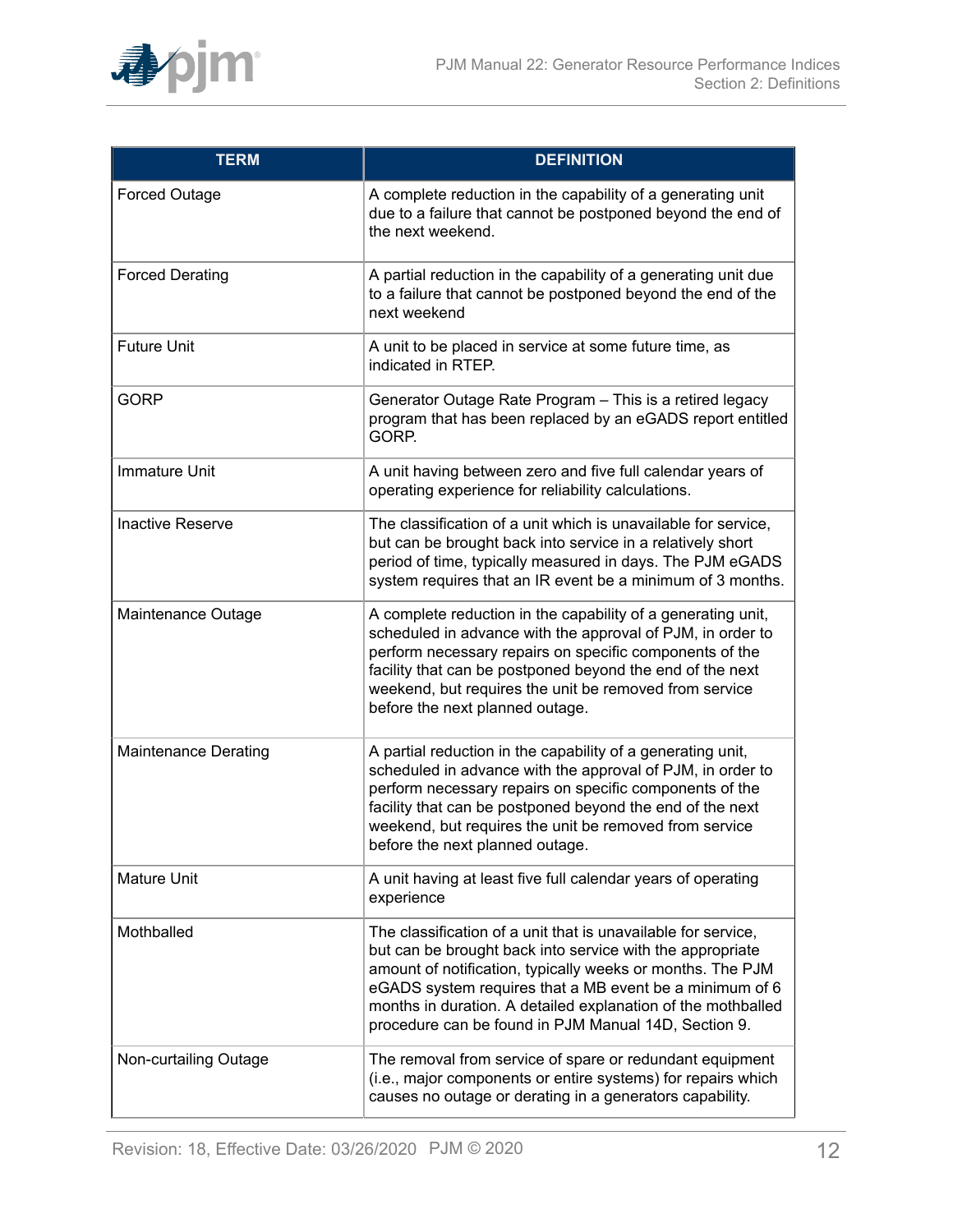

| <b>TERM</b>                          | <b>DEFINITION</b>                                                                                                                                                                                                       |
|--------------------------------------|-------------------------------------------------------------------------------------------------------------------------------------------------------------------------------------------------------------------------|
| <b>Operating Availability Factor</b> | The portion of time a unit is available to operate.                                                                                                                                                                     |
| Period Hours                         | The total clock time in the period of concern.                                                                                                                                                                          |
| <b>Planned Outage</b>                | A complete reduction in the capability of a generating unit,<br>scheduled in advance, for inspection, maintenance or repair<br>with approval of PJM.                                                                    |
| <b>Planned Derating</b>              | A partial reduction in the capability of a generating unit,<br>scheduled in advance, for inspection, maintenance or repair<br>with approval of PJM.                                                                     |
| Reserve Shutdown Hours               | The time a unit is available for service but not dispatched<br>due to economics or other reasons.                                                                                                                       |
| Retired                              | The classification of a unit that is unavailable for service and<br>not expected to return to service in the future. A detailed<br>explanation of the retirement procedure can be found in PJM<br>Manual 14D, Section 9 |
| <b>RTEP</b>                          | Regional Transmission Expansion Plan                                                                                                                                                                                    |
| <b>Service Hours</b>                 | The time a unit is electrically connected to the system.                                                                                                                                                                |
| Variance                             | A measure of the variability of a unit's forced deratings which<br>is used in reserve margin calculations.                                                                                                              |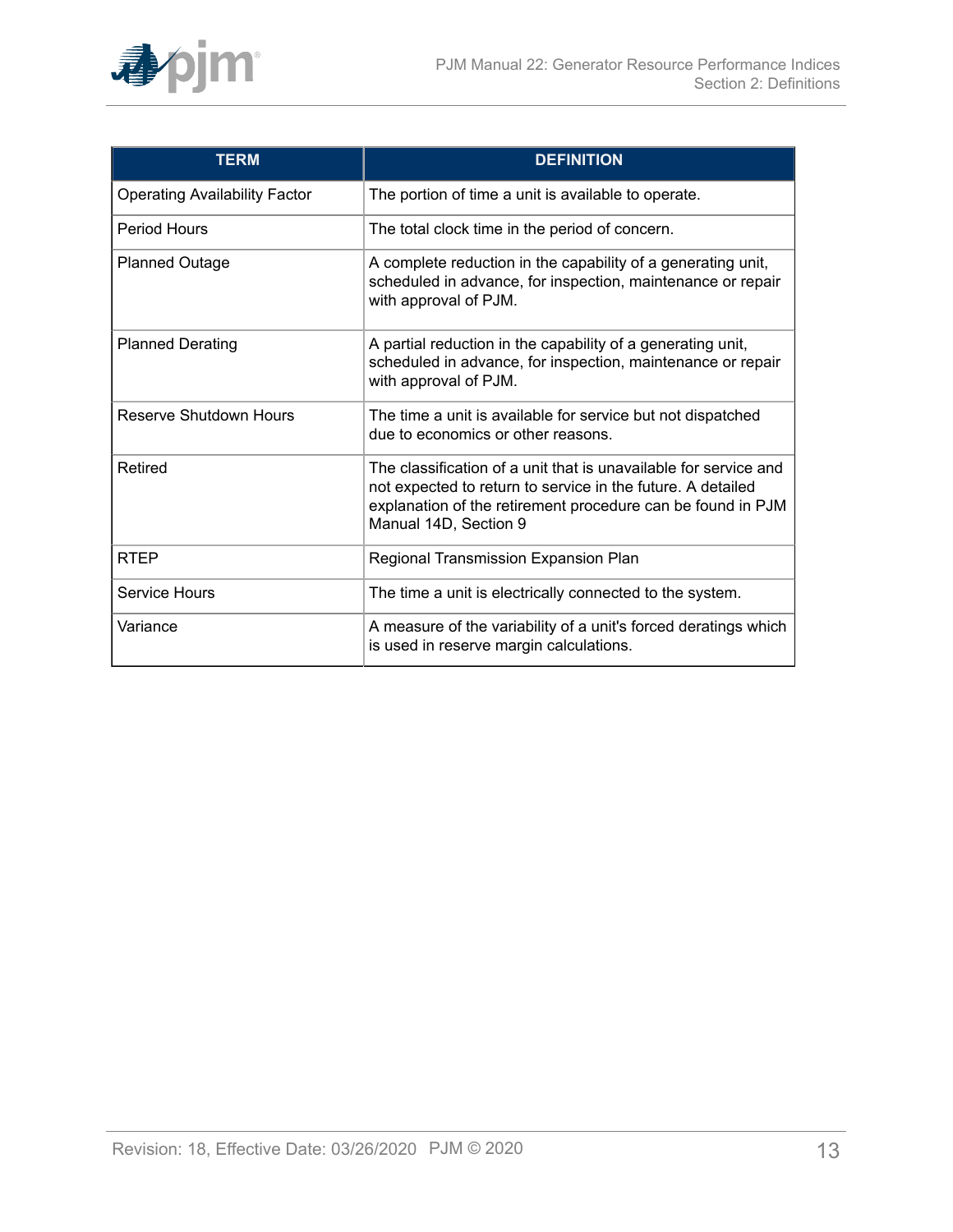

### <span id="page-13-0"></span>**Section 3: Equations and Derivations**

The use of these equations and derivations is dependent upon the timely reporting of Generator Availability Data System (GADS) events and performance measures. The unit  $EFOR_d$  will be 100% for any month of operation during which minimum reporting requirements are not met.

### <span id="page-13-1"></span>**3.1 Equations**

(1) Equivalent Outage Hours: The following equation is applicable to forced, maintenance and planned outages and deratings.

$$
E = \sum_{i} \left( \frac{(D_i \cdot T_i)}{C_i} \right)
$$

Where:

 $E =$  equivalent outage hours,

 $D_i$  = capacity deration for event i, MW,

 $T_i$  = time accumulated during event i, hours, and

 $\mathrm{C_{i}}$  = unit monthly net dependable capacity at the time of this event, MW

#### **Note:**

The unit monthly net dependable capacity can change if the outage extends over 1 or more months.

Also, in cases where the generator is experiencing a complete loss of capability (i.e. a full outage) D<sub>i</sub>=C<sub>i</sub>

(2) Equivalent Demand Forced Outage Rate:

$$
EFOR_d(\%) = \left(\frac{(t_f * FOH + t_p * EFDH)}{SH + t_f * FOH}\right) * 100\%
$$
  
Note : EFDH = EFOH - FOH

(3) Equivalent Forced Outage Factor:

$$
EFOF(\%) = \left(\frac{EFOH}{PH} \right) * 100\% = \left(\frac{FOH + EFDH}{PH} \right) * 100\%
$$
  
Note : EFDH = EFOH - FOH  
or  
EFOF(weeks / year) =  $\left(\frac{EFOH}{PH} \right) * \left(\frac{PH}{n * 168} \right)$ 

Where, n is the number of years of accumulated outage hours.

(4) Equivalent Maintenance Outage Factor:

$$
EMOF(\%) = \left(\frac{EMOH}{PH}\right) * 100\% = \left(\frac{MOH + EMDH}{PH}\right) * 100\%
$$
  
Note: EMDH = EMOH - MOH  
or  
EMOF(weeks / year) =  $\left(\frac{EMOH}{PH}\right) * \left(\frac{PH}{n * 168}\right)$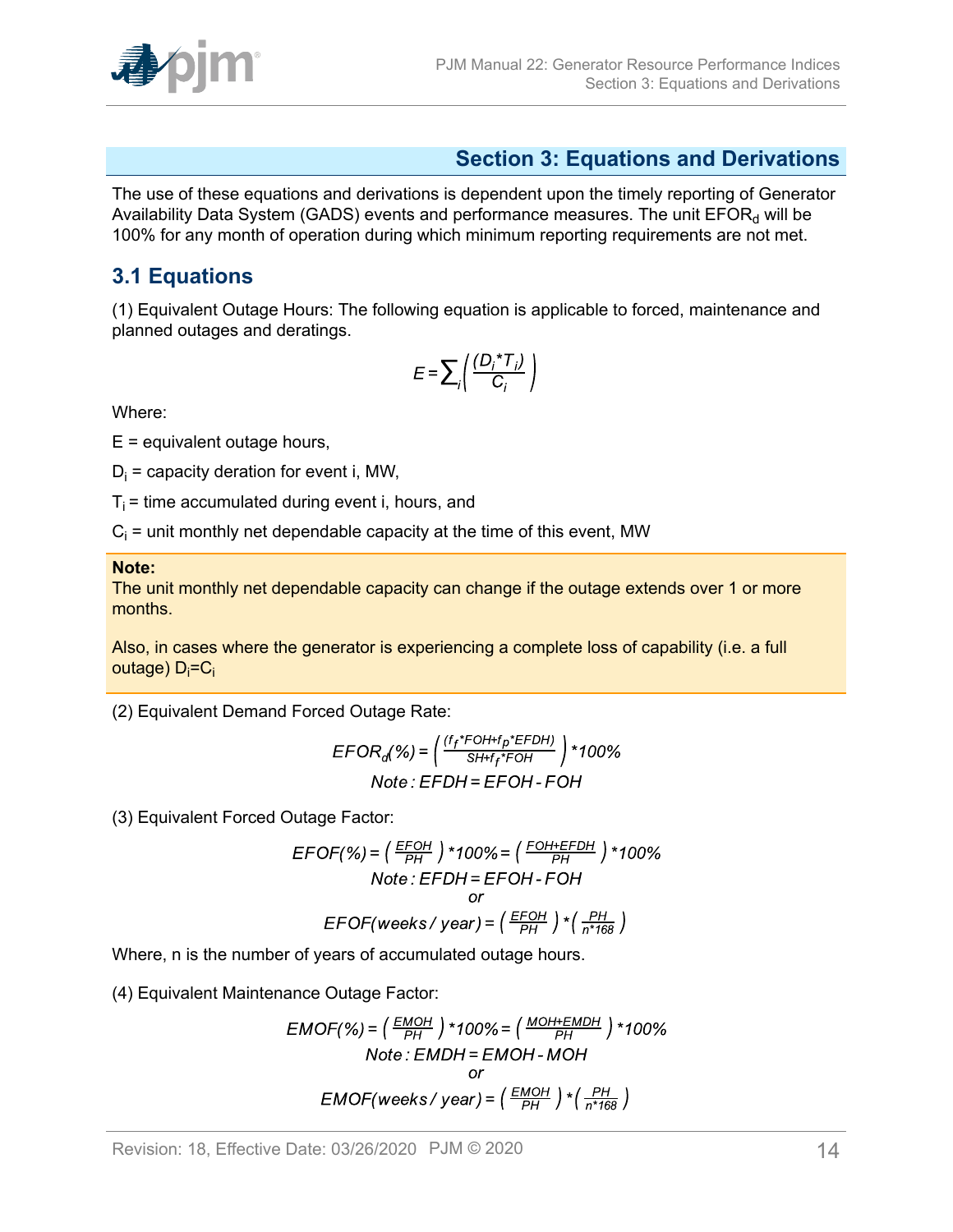

Where, n is the number of years of accumulated outage hours.

(5) Equivalent Planned Outage Factor:

$$
EPOF(\%) = \left(\frac{EPOH}{PH}\right) * 100\% = \left(\frac{POH + EPDH}{PH}\right) * 100\%
$$
  
Note: 
$$
EPOH = EPOH - POH
$$
  
or  

$$
EPOF(weeks / year) = \left(\frac{EPOH}{PH}\right) * \left(\frac{PH}{n * 168}\right)
$$

Where, n is the number of years of accumulated outage hours.

(6) Equivalent Planned Outage Extension Factor:

$$
EPOEF = \left( \frac{EPOF(w / SE included)}{EPOF(w / SE excluded)} \right)
$$

(7) Equivalent Availability Factor:

$$
EAF(\%) = \left(\frac{AH - \sum (EFDH + EMDH + EPDH)}{PH}\right) * 100\%
$$

(8) Effective Equivalent Demand Forced Outage Rate:<sup>1</sup>

$$
EEFORD(%) = EFORD(%) + \left(\frac{1}{4}\right) * ENOF(%)
$$

(9) Equivalent Scheduled Outage Factor:<sup>1</sup>

The equivalent scheduled outage factor can be expressed in either % or weeks/year using the equation:

$$
ESOF = EPOF + \left(\frac{3}{4}\right) * EMOF
$$

(10) f-factors: <sup>2</sup>

$$
f_f = \left(\frac{1/r + 1/T}{1/r + 1/T + 1/D}\right)
$$

Where:

$$
r = average\ force\ due to the direction = \frac{FOH}{(number\ of\ forced\ outages)}
$$

 $T$  = average time between calls for a unit to run =  $\frac{RSH}{(number of attempted starts)}$ 

 $1$  Since PRISM can only accommodate two outage rates, the maintenance outage factor must be allocated to one, or both, of these rates. A rationale for proportioning it as shown is contained in the document "Report on the Study of Load Models and Reliability Program Features," Section I GEBGE Options, (Random Maintenance), issued March, 1972 by the PJM Capacity and Transmission Planning Subcommittee. The original decision, presumably made by the PJM Planning and Engineering Committee, predates the indicated report.

<sup>&</sup>lt;sup>2</sup> Both the full and partial f-factors are delineated in IEEE STD 762-2006.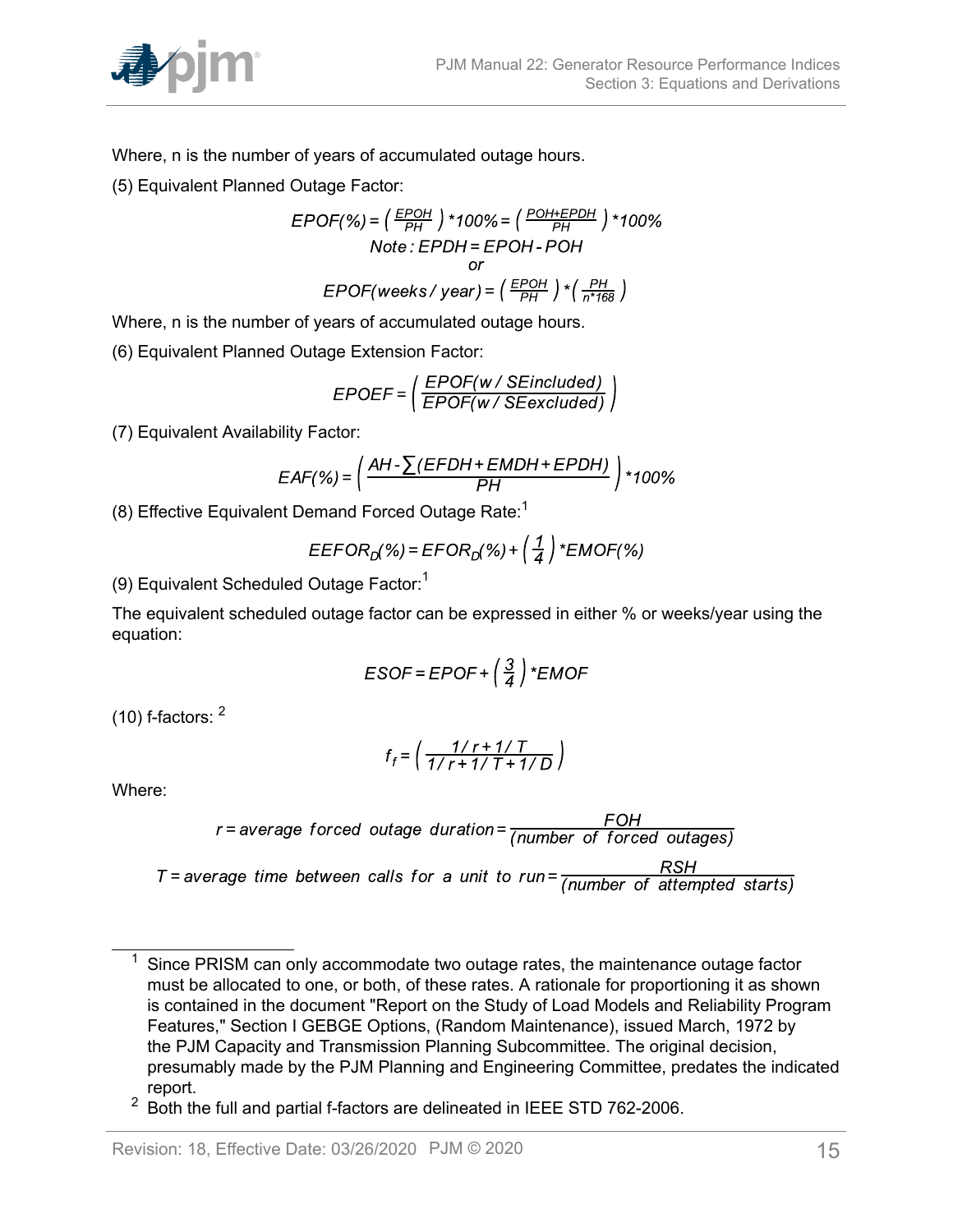

 $D$  = average run time =  $\frac{SH}{(number of successful starts)}$ 

And

$$
f_p = \left(\frac{SH}{AH}\right)
$$

#### <span id="page-15-0"></span>**3.1.1 Data for Units with Five Full Calendar Years of Operating Experience**

**Individual Unit Effective Equivalent Demand Forced Outage Rate Calculation:** Included in the Effective Equivalent Demand Forced Outage Rate ( $EEFOR<sub>d</sub>$ ) calculation is the Equivalent Demand Forced outage rate (EFOR<sub>d</sub>). Class Average Outage Rates for EFOR<sub>d</sub> will be used for any unit for which sufficient GADS data is not available. Class Average Outage Rates are posted on the PJM web site at [http://www.pjm.com/planning/resource-adequacy](http://www.pjm.com/planning/resource-adequacy-planning/resource-reports-info.aspx)[planning/resource-reports-info.aspx](http://www.pjm.com/planning/resource-adequacy-planning/resource-reports-info.aspx)

- **Mature Unit:** The effective equivalent demand forced outage rate (%) of a mature unit is determined based on the latest five full calendar years of operating experience. It is calculated by adding 25% of the equivalent maintenance outage factor (%) to the equivalent demand forced outage rate. The five-year cumulative statistics are to be taken directly from the GORP report which has scheduled extensions included, unless manual adjustments are necessary.
- **Mothballed Status:** The classification of a unit which is unavailable for an extended period of time (minimum 6 months) because of its removal from operating service for either economic or non-equipment related reasons. For a unit to return from mothball status it must be succeeded by a planned or maintenance event in which repairs are made in order to allow it to return to service.
- **Combined Cycle Conversion of Existing CTs:** Combined Cycle units created by adding heat recovery boilers and steam turbines to existing combustion turbines will use Class Average Outage Rates until the combined cycle unit has mature operating history unless granted an exception.

#### **Capacity Variance Calculation:**

- $\cdot$  Mature Unit: The capacity variance (MW<sup>2</sup>) of a mature unit is calculated using the procedure given in Item E: Capacity Variance Calculation Procedure for Existing Units. This information is to be taken directly from the appropriate GORP report and used, unless manual adjustments are required.
- **Mothballed Status:** The classification of a unit which is unavailable for an extended period of time (minimum 6 months) because of its removal from operating service for either economic or non-equipment related reasons. For a unit to return from mothball status it must be succeeded by a planned or maintenance event in which repairs are made in order to allow it to return to service.
- **Combined Cycle Conversion of Existing CTs:** Combined Cycle units created by adding heat recovery boilers and steam turbines to existing combustion turbines will use the following variance formula until the combined cycle unit has mature operating history unless granted an exception.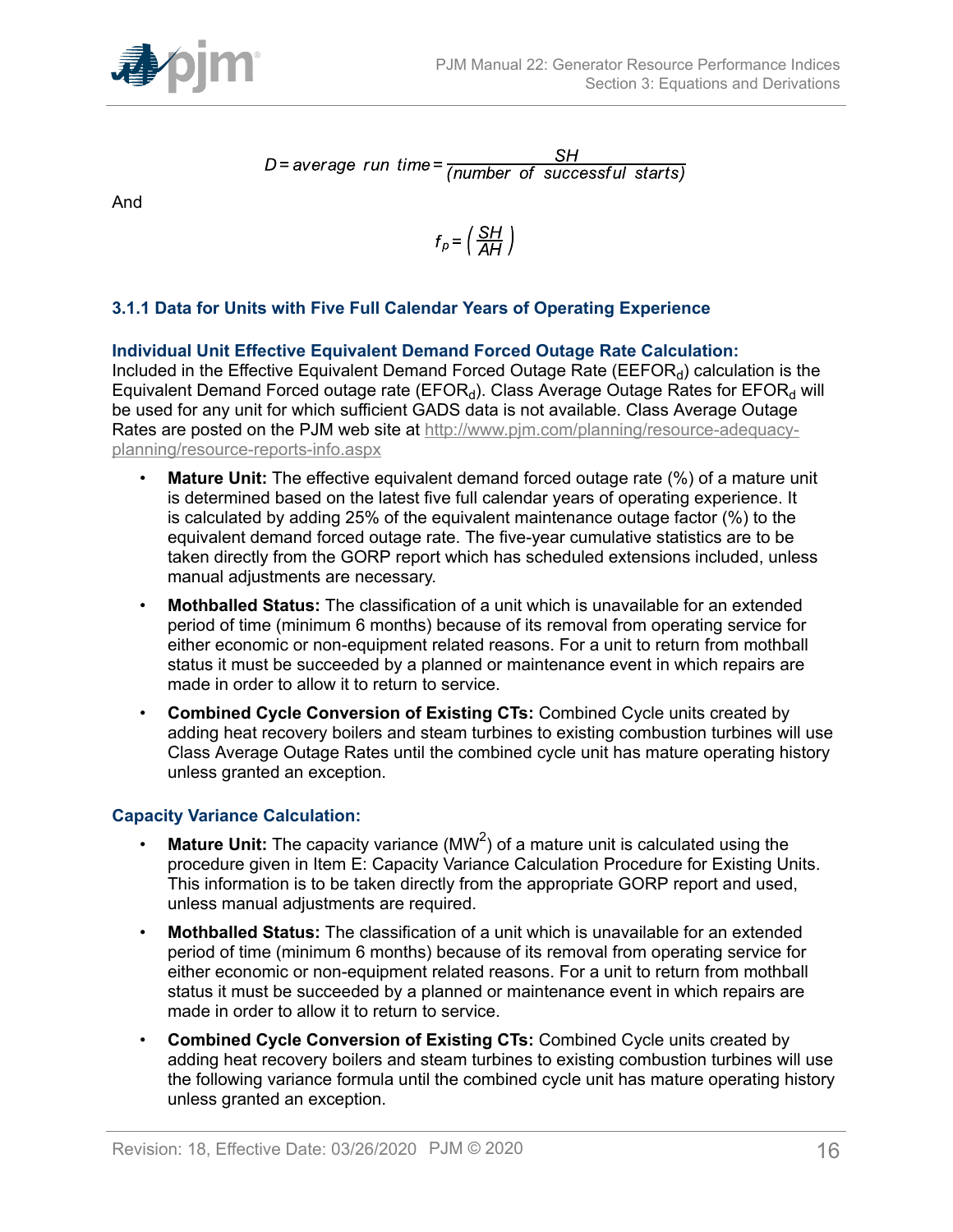$V = MW^2$ \*(1-EEFOR<sub>d</sub>)\*EEFOR<sub>d</sub>

#### **Scheduled Outage Data Calculation:**

• **Mature Unit:** The scheduled outage data of a mature unit is calculated based on the latest five full calendar years of operating experience. Ten years of scheduled outage weeks are determined for each unit by multiplying the forecast maintenance weeks by the EPOEF (equation 6) and adding to each 75% of the EMOF (weeks/year). The fiveyear cumulative statistics are to be taken directly from the appropriate GORP output and used, unless manual adjustments are necessary.

#### <span id="page-16-0"></span>**3.1.2 Data for Units with Less Than Five Full Calendar Years of Operating Experience and Future Units**

#### **Individual Unit Effective Equivalent Demand Forced Outage Rate Calculation:**

Included in the Effective Equivalent Demand Forced Outage Rate (EEFOR $_d$ ) calculation is the Equivalent Demand Forced outage rate ( $EFOR<sub>d</sub>$ ).

Class Average values for  $EFOR_d$  will be used for any unit for which sufficient GADS data is not available.

• **Immature Unit:** The effective equivalent demand forced outage rate of an immature unit is the weighted combination of its historical and class average rates (i.e., Class Average Outage Rates). For example, the rate for a unit with 'n' full calendar years of operating experience is:

$$
EEFORd(%) = \left(\begin{array}{c} n*EEFORd(%, historical) + (5-n)*EEFORd(%, ClassAverageValue) \end{array}\right)
$$

Where,  $EEFOR<sub>d</sub>$  (%, historical) must be manually calculated using Equations 2, 4 and 8 given in Section 3.

- **Future Unit:** The effective equivalent demand forced outage rate (%) of a future unit is the class average rate for its size and type indicated in Class Average values.
- **Combined Cycle Conversion of Existing CTs:** Combined Cycle units created by adding heat recovery boilers and steam turbines to existing combustion turbines will use Table III class average rates until the combined cycle unit has mature operating history unless granted an exception.

#### **Capacity Variance Calculation:**

• **Immature Unit:** The forced outage capacity variance of an immature unit is the weighted combination of its historical and future unit values. For example, the variance for a unit with 'n' full calendar years of operating experience is:

$$
\sigma^2(MW^2) = \left(\frac{n^*V_h(MW^2, historical) + (5-n)^*V_h(MW^2, future)}{5}\right)
$$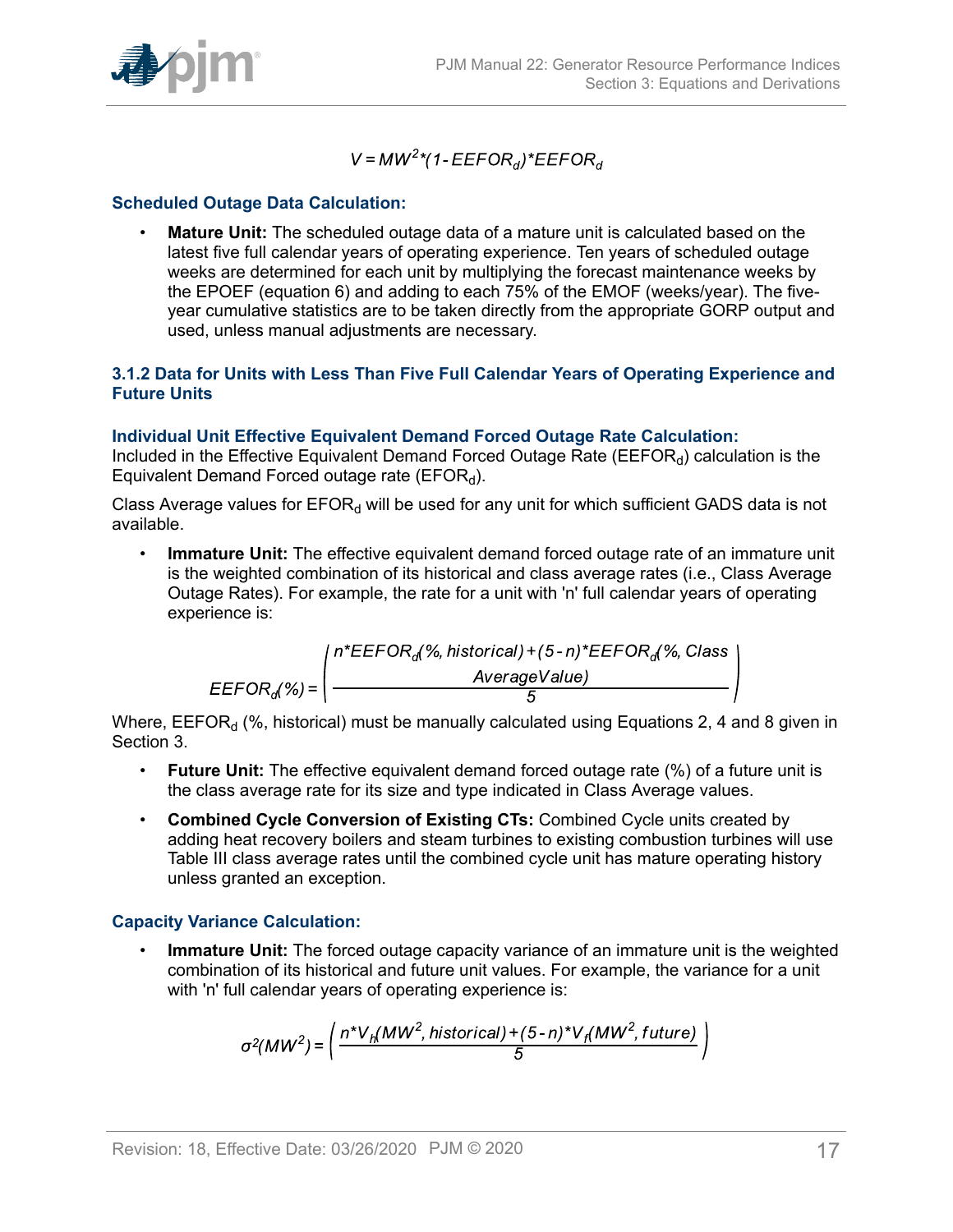

Where,  $\mathsf{V}_\mathsf{h}$ , is calculated using the procedure given in Section V, Item E and  $\mathsf{V}_\mathsf{f}$  is the future unit variance appropriate for the unit's size and type indicated in the Class Average Outage Rates of this report.

- $\cdot$  Future Unit: The capacity variance (MW<sup>2</sup>) of a future unit is the value appropriate for the unit's size and type indicated in the Class Average Outage Rates of this report.
- **Combined Cycle Conversion of Existing CTs:** Combined Cycle units created by adding heat recovery boilers and steam turbines to existing combustion turbines will use the following variance formula until the combined cycle unit has mature operating history unless granted an exception.

$$
V = MW^2 \text{K} (1 - EEFOR_d)^* EEFOR_d
$$

#### **Scheduled Outage Data:**

- **Immature Unit:** The scheduled outage data for an immature unit is comprised of the following components:
	- o The equivalent planned outage extension factor (EPOEF);
	- o The equivalent maintenance outage factor (EMOF) in weeks per year;
	- o Years of service; and
	- o The yearly calculation for scheduled outage data for a unit with 'n' full calendar years of operating experience is:

ScheduledOutage(yearly) =  $\begin{cases} \left[ ((PlanedMain(wks/yr)^*EPOEF)+(0.75*EMOF(wks/yr)))^*n \right] + \left[ ClassAverageValueScheduledOutageWeeks(wks/yr) + \right. \right. \left. (0.75*EMOF(ClassAverageValue)) \right]^{*}(5-n) \end{cases}$ 

Where, EPOEF and EMOF (historical) must be manually calculated using Equations 6 and 4 respectively, as given in Section 3.

- **Future Unit:** The scheduled outage data of future units are assigned the appropriate class average values for scheduled outages and maintenance cycles indicated in the Class Average Outage Rates.
- **Combined Cycle Conversion of Existing CTs:** Combined Cycle units created by adding heat recovery boilers and steam turbines to existing combustion turbines will use the Class Average Outage Rates values until the combined cycle unit has mature operating history unless granted an exception.

#### **Note:**

In cases where immature units have data for something other than a full year, adjusting the formulae so calculations can use months of data is appropriate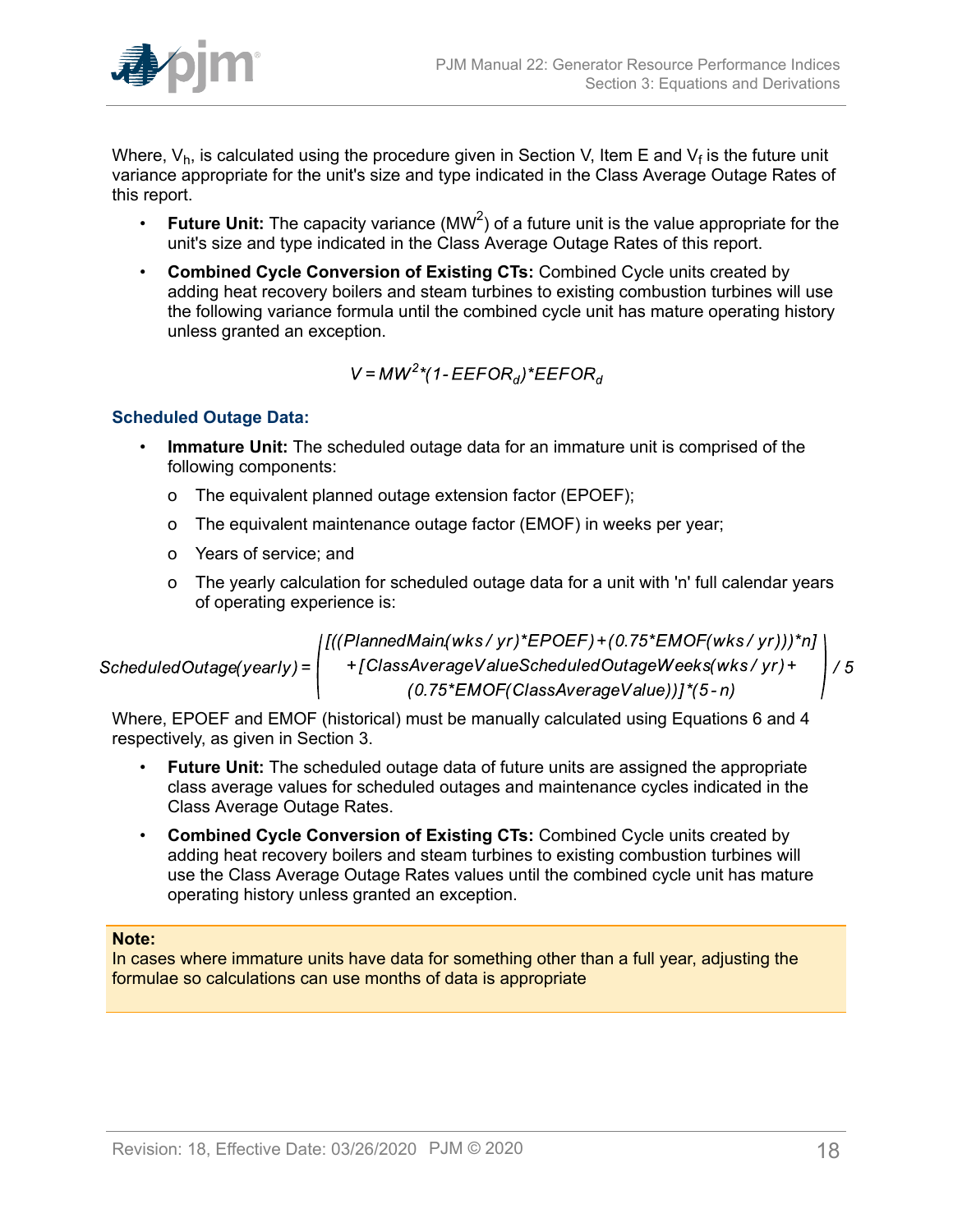

## <span id="page-18-0"></span>**3.2 Item A: Full f-Factor Derivation (\*)**

The following diagram illustrates the relationships between the potential states in which a generator can reside. The term governing the transition from one state to another is shown on the diagram adjacent to the line indicating the direction of the transition.

<span id="page-18-1"></span>

*Exhibit 1: Generator States*

(\*) "A Four-State Model for Estimation of Outage Risk for Units in Peaking Service," Report of the IEEE Task Group on Models for Peaking Service Units, Application of Probability Methods Subcommittee, IEEE Transactions on Power Apparatus and Systems, March/April 1972.

Terms:

 $r = average$  forced outage duration  $T$  = average time between calls for the unit to run  $D$  = average run time during periods of demand m=average run time between forced outages  $P_s$  = probability of a start failure when the unit is called to run

On page 621 of the above referenced IEEE paper, the f-factor was defined for use as a mathematical trick to permit the substitution of known quantities for unknown quantities in the equation expressing the probability that a unit was unavailable during a demand period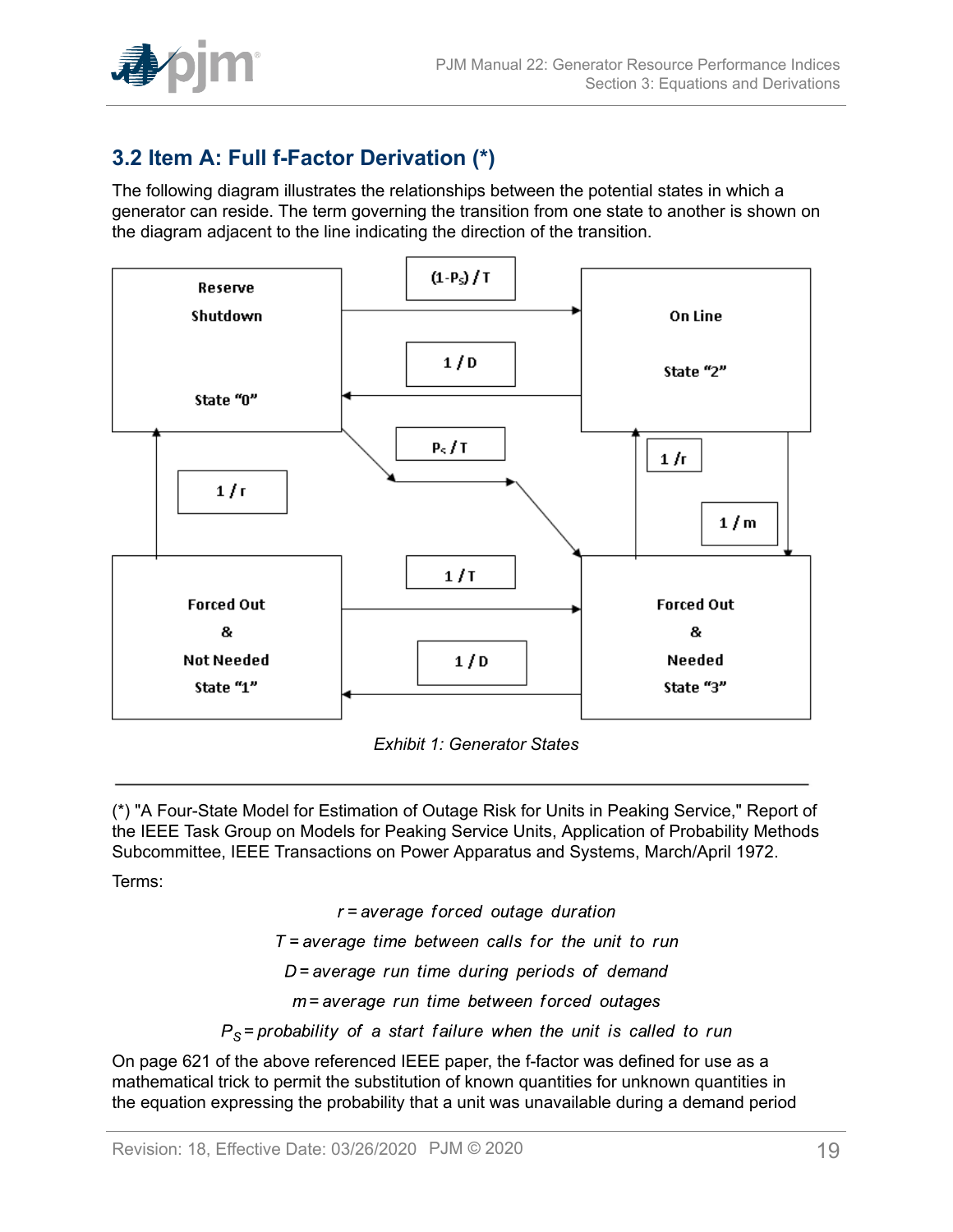

(equation 15). The known quantities were  $P_2$  (the probability of being in service during a demand period; i.e., state 2) and  $P_1 + P_3$  (the probabilities of being forced out during a demand period; i.e., states 1 and 3). Equation 15 is given as

$$
P = \frac{P_3}{(P_2 + P_3)}
$$

Define the f-factor as  $f = P_3 / (P_1 + P_3)$  and multiply both sides by the term  $(P_1 + P_3)$  to yield

$$
P_3 = f^*(P_1 + P_3)
$$

Now, substitute this equation into equation 15 to eliminate the lone  $P_3$  term

$$
P = \frac{f^*(P_1 + P_3)}{P_2 + f^*(P_1 + P_3)}
$$

The known quantities of  $P_2$  and  $P_1 + P_3$ , expressed in hours, are

$$
P_2 = \frac{SH}{(AH + FOH)}
$$

And

$$
P_1 + P_3 = \frac{FOH}{(AH + FOH)}
$$

Substituting these equations into the modified equation 15 given above yields

$$
P = \frac{f^*FOH}{SH + f^*FOH}
$$

from which we can see that the f-factor weights the forced outage hours to reflect only that portion which occur during periods of demand.

Because we still don't know how to separately define  $P_3$ , we need to redefine the f-factor in terms of data readily available from recorded outage statistics. Start by defining the frequency of being in state 1 as

$$
F_1 = P_1^* \text{rate of departure from state 1}
$$
\n
$$
= P_1^* \left( \frac{1}{r} + \frac{1}{T} \right)
$$

This can also be expressed as

$$
F_1 = P_3^* \text{rate of entry from state 3}
$$

$$
= P_3^* \left(\frac{1}{D}\right)
$$

Equating these two expressions and solving for  $P_1$  yields

$$
P_1 = P_3 \sqrt[*]{\frac{\frac{1}{D}}{\frac{1}{r} + \frac{1}{T}}}
$$

Substituting this equation into the f-factor definition yields the expression

$$
f_{f} = \frac{\frac{1}{r} + \frac{1}{r}}{\frac{1}{r} + \frac{1}{r} + \frac{1}{D}}
$$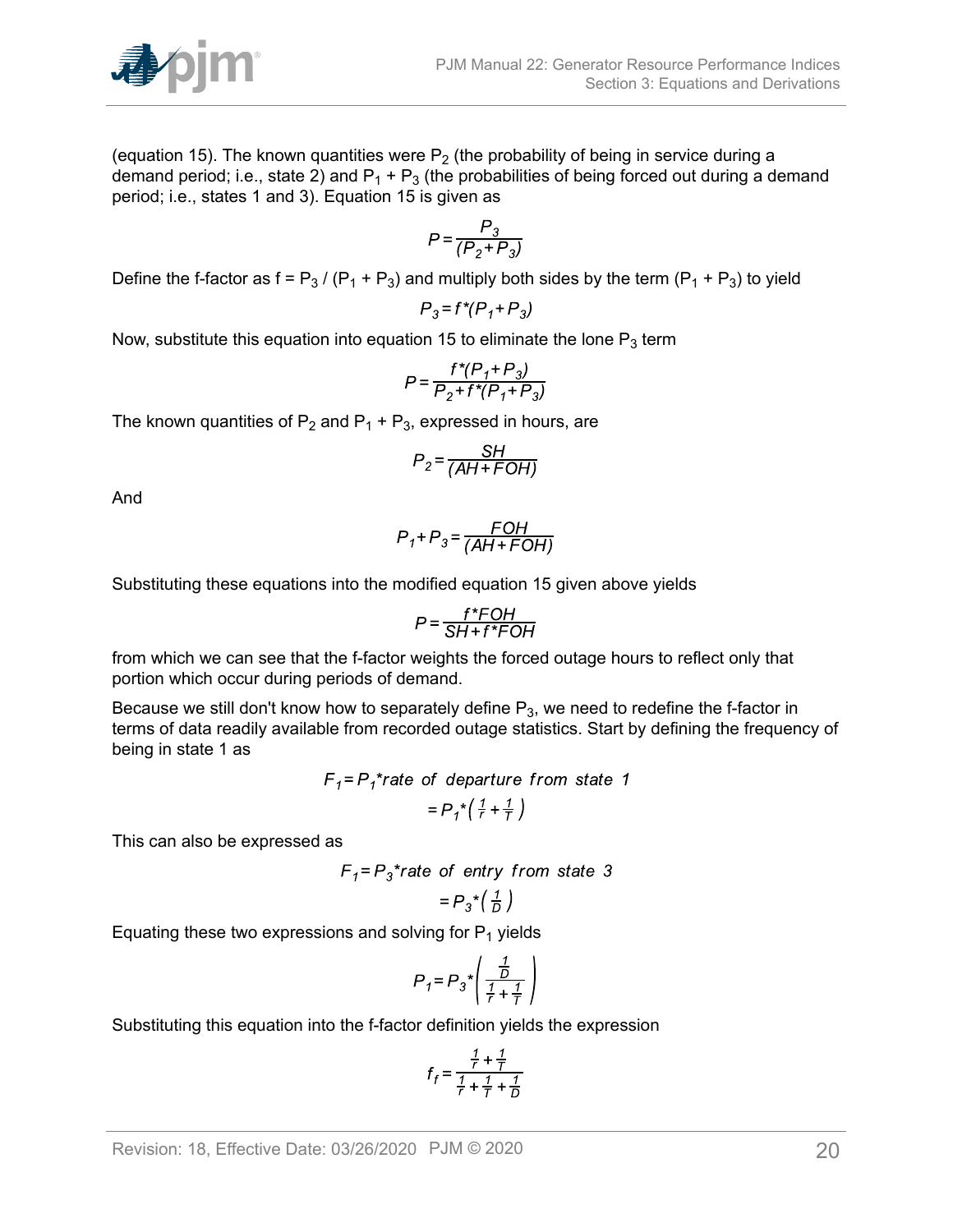

which can be determined from the outage data statistics. This factor is designated as the full ffactor (f<sub>f</sub>) because it is used to weight the full forced outage hours.

## <span id="page-20-0"></span>**3.3 Item B: Partial f-Factor Derivation**

<span id="page-20-2"></span>

*Exhibit 2: Partial f-Factor Time Period*

The partial f-factor is a measure of the equivalent full forced outage hours that occur during times of demand. Theoretically, the partial f-factor is the ratio of the equivalent forced partial outage hours occurring during demand periods to the total equivalent forced partial outage hours. Assuming that the partial outages are distributed similarly during service hours and reserve shutdown hours, then the partial f-factor can be expressed as the ratio of service hours to the summation of service and reserve shutdown hours. Since available hours equals the summation of service and reserve shutdown hours, the partial f-factor can be expressed as the ratio of service hours to available hours, or

$$
f_p = \frac{SH}{AH}
$$

## <span id="page-20-1"></span>**3.4 Item C: Modified Two-State Model for Reliability Calculations**

The standard two-state model of a generator considers the unit as being either fully available or fully unavailable. The modified two-state model is a better representation for reliability calculations because it considers the distribution of outage states possible for a generator. The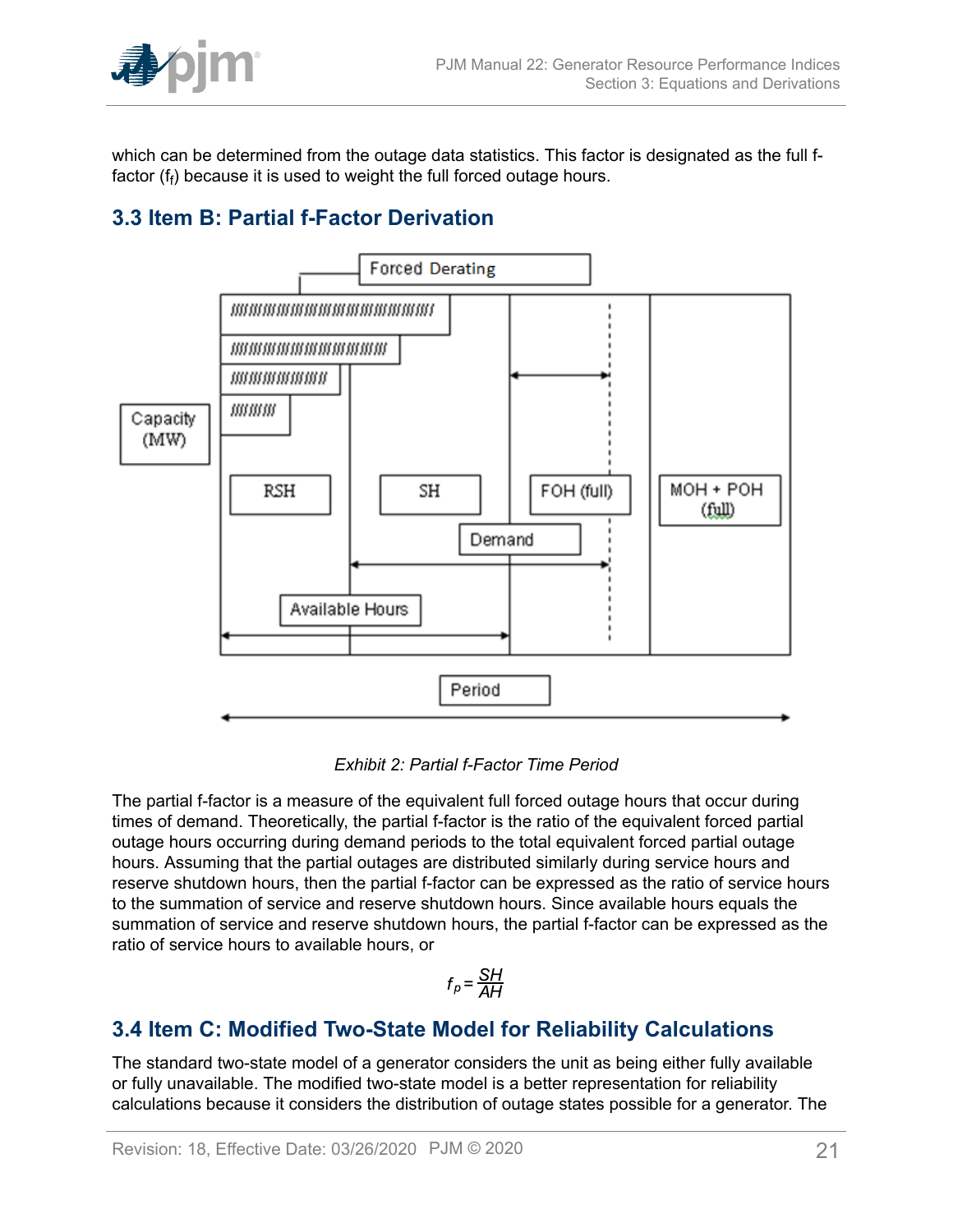

result of using the modified two-state generator availability model is a reduction in the amount of reserve capacity required to maintain a reliability index of 10 years per day, as compared to the reserve requirement determined using the standard model.

The standard two-state model calculates the mean available capacity as

$$
\mu = (1 - EEFOR_d)^*C
$$

Where:

 $\mu$  = meancapacity, MW

#### $C =$  unit'snetsummerinstalled capacity, MW, and

#### $EEFOR<sub>D</sub>$  = unit'seffectiveequivalentdemandforcedoutagerate, per - unit

The implied capacity variance about the mean with the standard two-state model is

$$
\sigma^2 = (1 - EEFOR_d)^*EEFOR_d^*C^2
$$

Where:

 $\sigma^2$  = variance. MW<sup>2</sup>

This is the maximum variance that can be experienced about the mean with the given effective equivalent demand forced outage rate. Any representation of partial outage states will tend to lower the variance.

The modified two-state model preserves both the mean and the variance of the original forced outage distribution by simultaneously solving the two-state mean and variance equations for unit capacity and effective equivalent demand forced outage rate using the two-state mean and variance values. The resulting modified two-state equations are:

$$
C' = \frac{\mu}{1 - EEFOR_d}
$$

And

$$
EEFOR_d = \frac{\sigma^2}{\mu^2 + \sigma^2}
$$

Where:

 $C =$  modified two - state unit net capacity, MW, and

 $EEFOR_d =$  modifiedtwo-state EEFOR<sub>d</sub>, per - unit

### <span id="page-21-0"></span>**3.5 Item D: Rules for Consistency of Generator Outage Rate Calculations**

- 1. Any errors or inconsistencies found in the PJM Outage Data History File must be corrected.
	- a. All revisions to outage rates, for reasons of data integrity, must be accomplished by revising the PJM GADS database via the PJM eGADS Tool.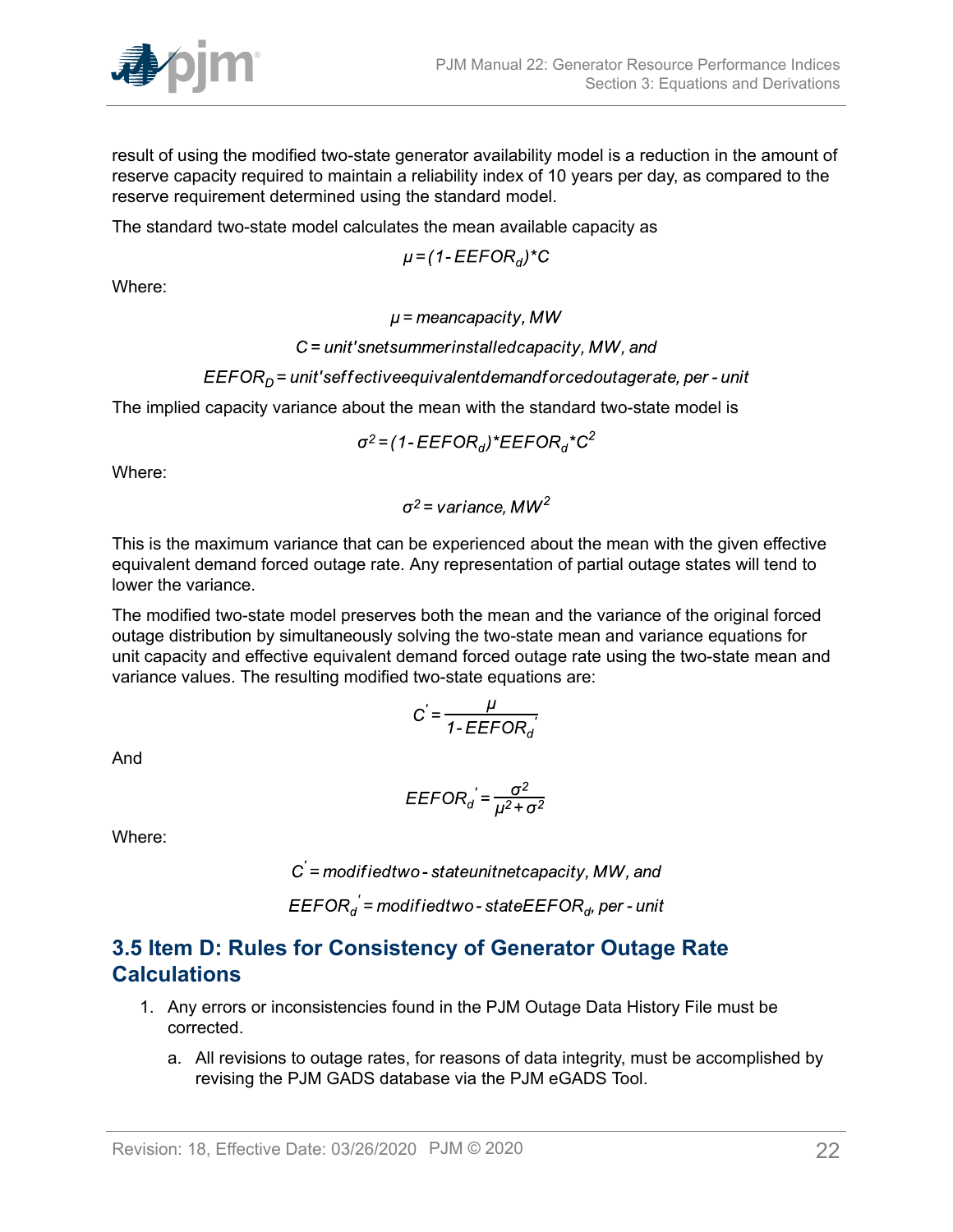

2. Any outages due to natural disasters (e.g., 1972 Agnes Flood), which PJM determines to have a low probability of recurrence, can be eliminated from the outage history when calculating outage rates for use in forecasting. These special events are identified in the PJM eGADS Tool.

### <span id="page-22-0"></span>**3.6 Item E: Capacity Variance Calculation Procedure for Existing Units**

The capacity variance is one of the inputs to the PRISM program which is used to determine the PJM capacity reserve requirement. Theoretically, the capacity variance of a unit is calculated using the equations

$$
\mu = \sum_{i=1}^{n} (C_i^* P_i)
$$

$$
C_i = (1 - D_i)^* C
$$

And

$$
\sigma^2 = \sum_{i=1}^n (C_i - \mu)^{2\ast} P_i
$$

Where:

 $\mu$  = mean, MW,  $n =$  number of states,  $C_i$  = capacity available at state i, MW,  $P_i$  = probability of being in (i.e., the outage rate for) state i, per-unit  $D_i$  = per - unit capacity deration at state i,  $C$  = net summer installed capacity, MW, and  $\sigma^2$  = variance, (MW)<sup>2</sup>

However, to utilize the information readily available in the outage statistics, a somewhat modified approach has been taken. For PJM reliability calculations, the effective equivalent demand forced outage rate represents the mean per unit unavailability. Therefore, the mean capacity can be expressed as

$$
\mu = (1 - EEFOR_d)^*C
$$

Since the EEFOR includes 25% of the equivalent maintenance outage time, it is a measure of the unit's unavailability due to all unplanned outages. Therefore, the derated state probabilities must be based on the total unplanned outage time spent in each state. A maintenance f-factor has been introduced to transform the maintenance outage time from a period hour to a demand hour basis so it can be added to the forced outage time. The maintenance f-factor, which also included the 25% proportioning, is defined as

$$
f_m = \frac{SH + f_f * FOH}{4 * PH} = \frac{DH}{4 * PH}
$$

The total forced and maintenance outage time spent in each state is: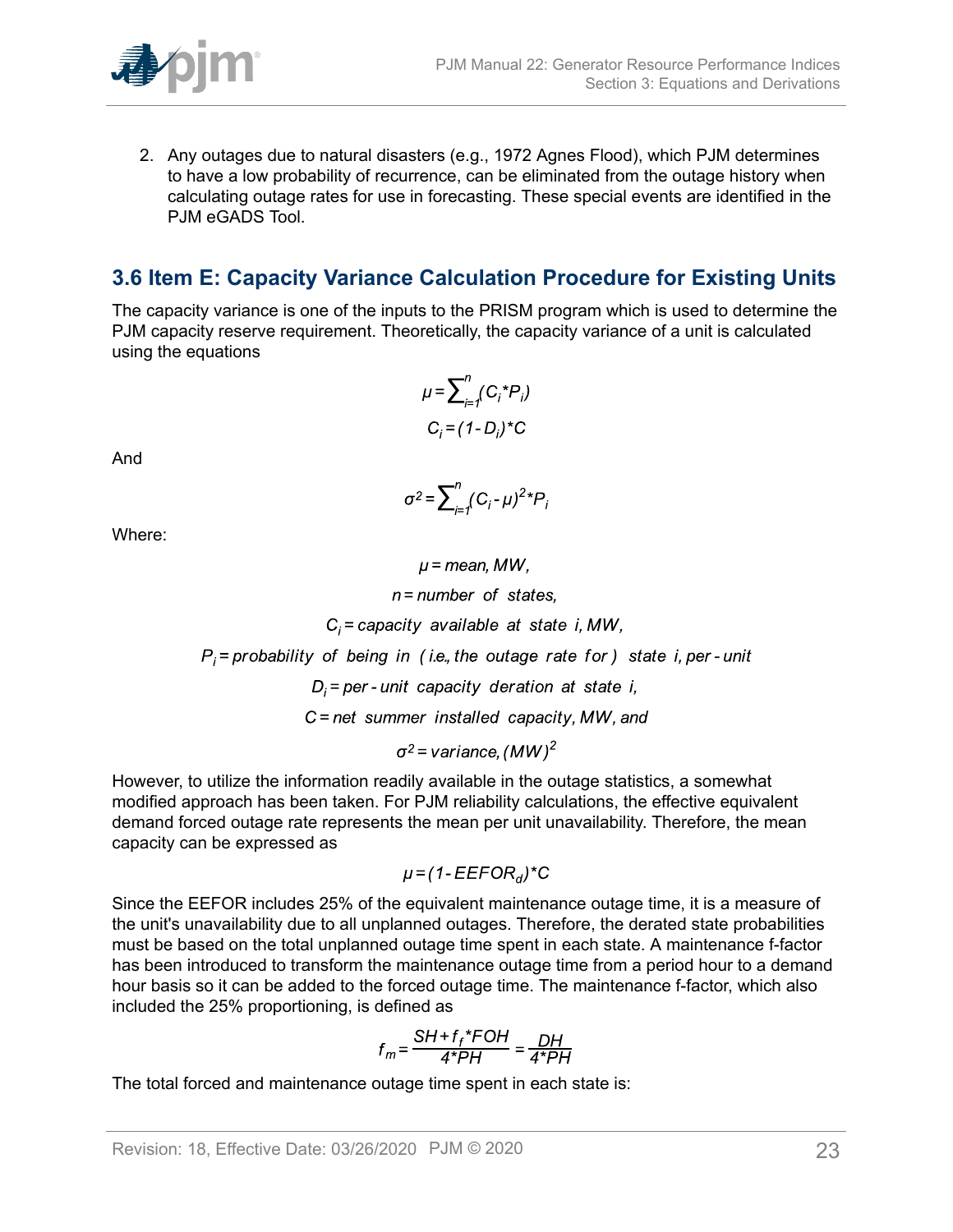

- 100% forced out state(100% out)H<sub>100</sub>=f<sub>f</sub>\*FOH+f<sub>m</sub>\*MOH forced derated state(i%out) $H_i = f_p * FDH_i + f_m * MDH_i$ 
	- 100% available state (0% out)H<sub>0</sub>=DH-H<sub>100</sub>- $\sum H_i$

The probability of being in each state is simply the ratio of the time spent in each state to the total time, or

$$
P_0 = \frac{H_0}{DH}
$$

$$
P_{100} = \frac{H_{100}}{DH}
$$

$$
P_i = \frac{H_i}{DH}
$$

The individual state variances can now be calculated using the equation

$$
\sigma^2 = \sum_{i=0}^{100} \left( (1-D_i)^* C - \mu \right)^2 {}^*P_i
$$

Where:

 $D_i$  = per - unit average unavailability of state i,  $C =$  unit net summer installed capacity, MW,  $\mu$  = mean capacity, MW, calculated using the unit sEEFOR  $P_i$  = per - unit probability of being in state i

This procedure has been incorporated into the Generator Outage Rate Program (GORP) and is used to produce the information displayed in the "Implied Capacity Variance field."

#### **Future Unit Variance**

Variance values for future fossil and nuclear units were determined by examining the historical statistics for each unit type. A scatter diagram of the unit equivalent forced capacity  ${\sf C_f}$  was plotted against the square root of variance to yield the following equations:

Fossil Steam Unit Variance

$$
(V_F)^{.5} = 1.1 \times C_f + 40
$$

OR

$$
V_F = (1.1 \times C_f + 40)^2
$$

Nuclear Unit Variance

$$
(V_N)^{.5} = 0.8 \times C_f + 140
$$

OR

$$
V_N = (0.8 \, {}^{\ast}C_f + 140)^2
$$

Where: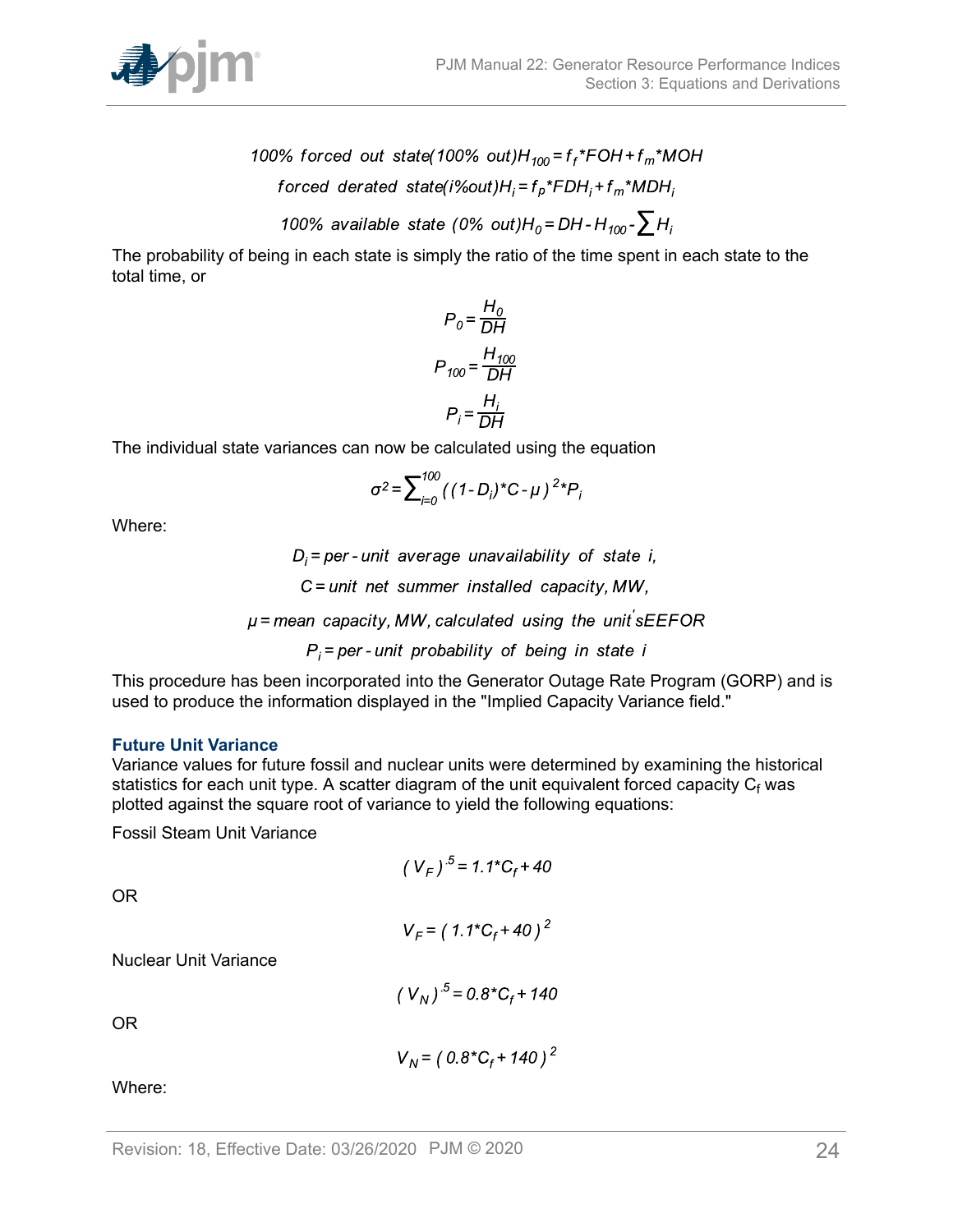

 $V_F$ = fossil unit variance  $V_N$  = nuclear unit variance  $C_f$  = unit capacity X unit EEFOR<sub>d</sub>

Variance values for future internal combustion, combined cycle and hydro units were determined using the standard two-state model calculation:

Internal Combustion, Combined Cycle and Hydro Unit Variance

 $V = (1 - EEFOR_d)^*EEFOR_d^*C^2$ 

Where:

 $V = Unit Variance$  $C = Unit Capacity$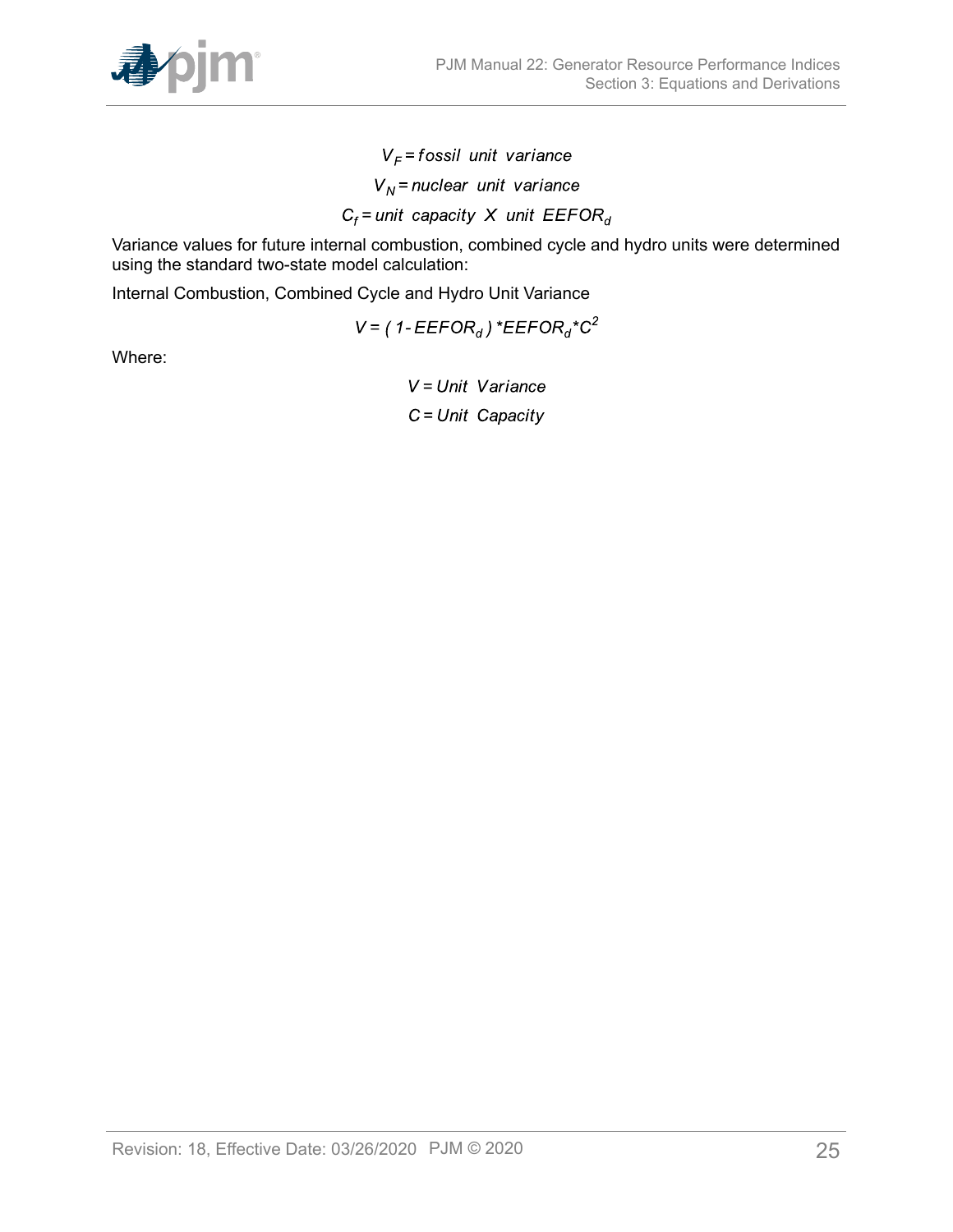

### <span id="page-25-0"></span>**Revision History**

#### **Revision 17 (4/1/2017):**

- Cover-to-Cover Periodic Review
- Changed terms of partial outage hours to derated hours for forced, maintenance and planned events.

#### **Revision 16 (11/16/2011):**

• General cleanup and checking the compatibility of all acronyms and definitions between PJM Manuals.

#### **Revision 15 (06/01/2007):**

• Revisions for the implementation of the Reliability Pricing Model and general clean-up.

#### **Revision 14 (06/01/2005):**

- Updated Exhibit 1 to include new PJM Manuals.
- Removed all references to the Planning Study Outage Data Report which was a report under the former Installed Capacity Accounting construct and revised commentary on derivations accordingly. Removed all reference to the Generator Unavailability Subcommittee and the PJM Class Average Outage Rates and added link to table of NERC-based Class Average values now on PJM web site

#### **Revision 13 (05/01/2004):**

• Changed name of Manual; removed references to Generator Unavailability Subcommittee (addressed under PJM Members Handbook); revised Class Average Outage Rate table

#### **Revision 12 (08/23/2000):**

• Modified text to refer to "Class Average Outage Rates" instead of "Table III". Reviewed for compliance with RAA.

#### **Revision 11 (06/01/1999):**

- Removed all references to Supplemental Agreement, removed references to data and procedures no longer supported and reformatted document for publishing on the PJM website.
- **Revision 10 (04/01/1996)**
- **Revision 09 (11/01/1994)**
- **Revision 08 (10/01/1994)**
- **Revision 07 (07/01/1994)**
- **Revision 06 (02/01/1993)**